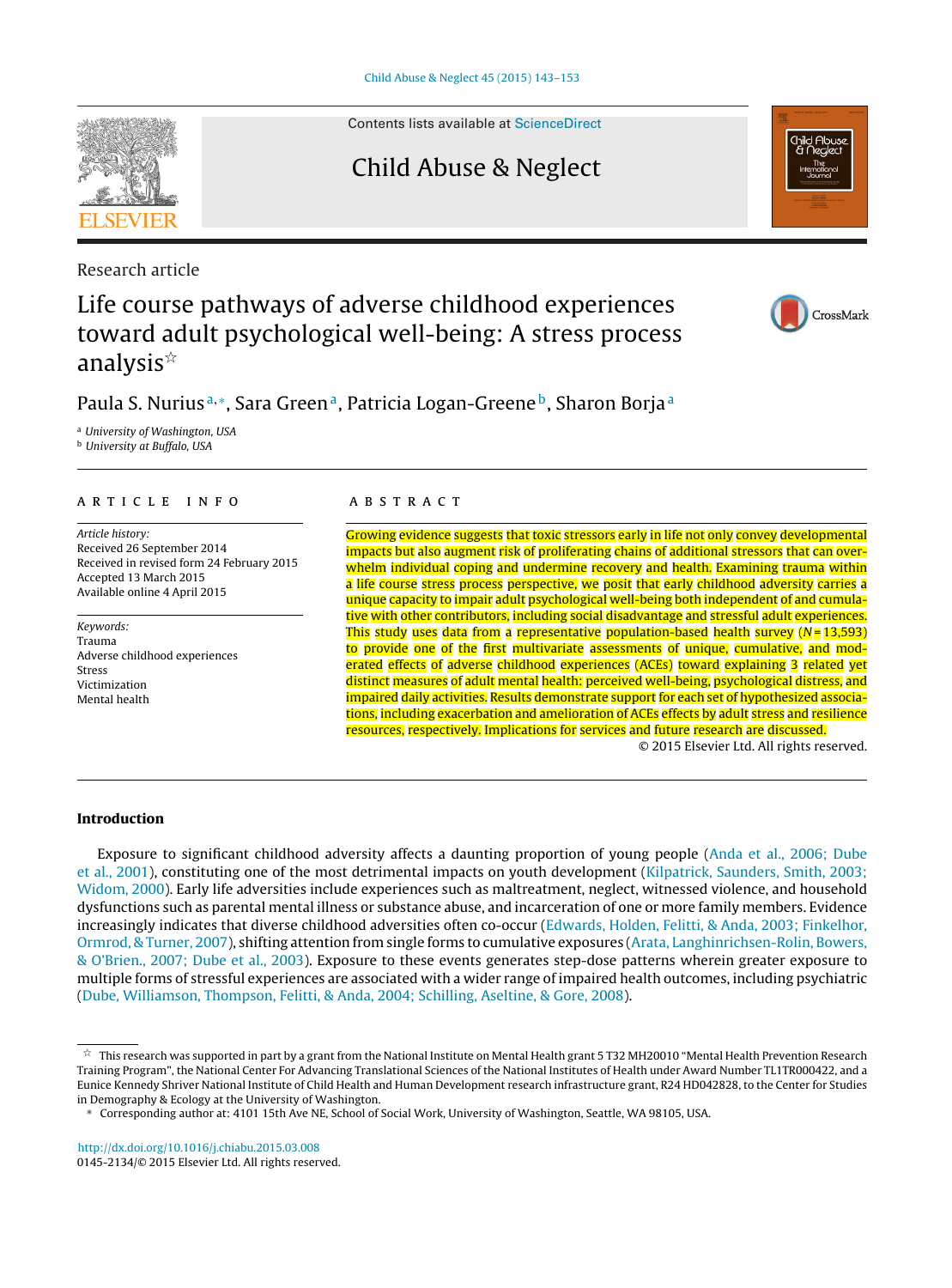Findings from population-based studies indicate that childhood adversity is common and associated with development of psychological disorders not only in childhood butin adolescence and adulthood ([Green](#page-9-0) et [al.,](#page-9-0) [2010;](#page-9-0) [Kessler,](#page-9-0) [Davis,](#page-9-0) [&](#page-9-0) [Kendler,](#page-9-0) [1997;](#page-9-0) [McLaughlin](#page-10-0) et [al.,](#page-10-0) [2012\).](#page-10-0) More specifically, adverse childhood experiences (ACEs) have demonstrated increased risk of depression, anxiety, aggression, suicide risk [\(Anderson,](#page-8-0) [Tiro,](#page-8-0) [Price,](#page-8-0) [Bender,](#page-8-0) [&](#page-8-0) [Kaslow,](#page-8-0) [2002;](#page-8-0) [Chapman](#page-9-0) et [al.,](#page-9-0) [2004;](#page-9-0) [Turner,](#page-9-0) [Finkelhor,](#page-9-0) [&](#page-9-0) [Ormrod,](#page-9-0) [2006\),](#page-9-0) personality disorders ([Afifi](#page-8-0) et [al.,](#page-10-0) [2010\),](#page-8-0) behavior disorders [\(McLaughlin](#page-10-0) et al., [2012\),](#page-10-0) and substance abuse [\(Mersky,](#page-10-0) [Topitzes,](#page-10-0) [&](#page-10-0) [Reynolds,](#page-10-0) [2013;](#page-10-0) [Turner](#page-10-0) & [Butler,](#page-10-0) [2003\).](#page-10-0) Children exposed to adverse psychosocial experiences demonstrate elevated risk for depression in addition to high inflammation levels and clustering of metabolic risk markers reflecting multiple biological system dysregulations, with the effects of these adversities being nonredundant, cumulative, and independent of developmental contributors ([Danese](#page-9-0) et [al.,](#page-9-0) [2009\).](#page-9-0) Childhood adversities tend to be interrelated, creating layered stress, exert damage to various aspects of the developing brain, foster maladaptive health and behavioral habits, and be associated with limited protective relationships [\(Shonkoff](#page-10-0) et [al.,](#page-10-0) [2012\).](#page-10-0)

Assaults to psychological health are important in their own right, but their tendrils of effects also extend through a panoply of psychosocial and functioning domains;the influence ofthese underlying effects are often underway before clinical symptoms are manifested [\(Ferraro](#page-9-0) [&](#page-9-0) [Shippee,](#page-9-0) [2009\).](#page-9-0) Efforts to understand the longer-term implications of early life adversity are turning to life course approaches that offer perspectives on cumulative adversity. In this regard, useful theoretical tools include the stress-process model, which stipulates points of connection at which ACEs evoke stress responses at the time of the assault, threaten the individual's adaptive capacities, catalyze secondary stressors, and increase likelihood of future stress exposures and resource paucity ([Pearlin,](#page-10-0) [2010;](#page-10-0) [Pearlin,](#page-10-0) [Schieman,](#page-10-0) [Fazio,](#page-10-0) [&](#page-10-0) [Meersman,](#page-10-0) [2005\).](#page-10-0)

This study builds on prior work through a life course approach to the effects of early life adversity on adult psychological health ([Kuh,](#page-9-0) [Ben-Shlomo,](#page-9-0) [Lynch,](#page-9-0) [Hallqvist,](#page-9-0) [&](#page-9-0) [Power,](#page-9-0) [2003\).](#page-9-0) We draw upon the stress-process model in theorizing ways through which early life factors work with later life factors to cumulatively and interactively influence psychological well-being. We posit that socially patterned adversities in childhood are part of life course cascades that influence socioeconomic (SES) position as well as later life stress exposure and stress ameliorating resources. Those patterns are examined through hierarchical regressions that allow differentiation of unique, interactive, and cumulative relationships with three complementary indicators of psychological well-being.

#### Embedding ACEs within multiple pathways to psychological health

Although resilience is a deeply rooted human strength ([Bonanno](#page-8-0) [&](#page-8-0) [Mancini,](#page-8-0) [2008\),](#page-8-0) the imprint of toxic stressors early in life sets in motion social and biological chains of exposures that, as stressors accumulate, can overwhelm individual coping and available resources to support recovery and health ([Min,](#page-10-0) [Minnes,](#page-10-0) [Kim,](#page-10-0) [&](#page-10-0) [Singer,](#page-10-0) [2013;](#page-10-0) [Taylor](#page-10-0) [&](#page-10-0) [Stanton,](#page-10-0) [2007\).](#page-10-0) Early adversities such as those assessed through the CDC ACEs measure of household dysfunction and child maltreatment indicate a range of conditions characterized by multiple forms of chronic and acute stress. In addition to negatively affecting stress responding and development [\(Shonkoff,](#page-10-0) [Boyce,](#page-10-0) [&](#page-10-0) [McEwen,](#page-10-0) [2009\),](#page-10-0) these exposures may also act as catalysts for subsequent interlocked chains of stress exposures and outcome disparities ([Anda,](#page-8-0) [Butchart,](#page-8-0) [Felitti,](#page-8-0) [&](#page-8-0) [Brown,](#page-8-0) [2010;](#page-8-0) [Nurius,](#page-10-0) [Green,](#page-10-0) [Logan-](#page-10-0)Greene, [Longhi,](#page-10-0) [&](#page-10-0) [Song,](#page-10-0) [in](#page-10-0) [press\).](#page-10-0)

The construct of stress proliferation provides a foundation for operationalizing life course processes of adversity accumulation taking place over time. Individuals with early life circumstances and characteristics that render them vulnerable are more likely to encounter and generate stressful events throughout their youth and into adulthood ([Turner](#page-10-0) [&](#page-10-0) [Butler,](#page-10-0) [2003;](#page-10-0) [Turner](#page-10-0) [&](#page-10-0) [Schieman,](#page-10-0) [2008\),](#page-10-0) to accumulate stress burden, to experience social and behavioral difficulties, and increase their odds of negative mental health [\(Aneshensel,](#page-8-0) [2009;](#page-8-0) [Springer,](#page-8-0) [2009;](#page-8-0) [Umberson,](#page-8-0) [Liu,](#page-8-0) [&](#page-8-0) [Reczek,](#page-8-0) [2008\).](#page-8-0) As [Min](#page-10-0) et [al.](#page-10-0) [\(2013\)](#page-10-0) note, attention to intermediary variables that link ACEs to later adult health is, thus far, relatively limited yet important to identifying critical domains of intervention toward fostering resilience and prevention of later pathology.

Early life adversities thus serve as primary stressors that set the stage for and interact with secondary stressors in the form of further adversities. These proliferative processes flow through multiple life domains (education, work, relationships), linking chains of risk and creating interrelated hardships that connect ACEs and later life outcomes [\(Ferraro](#page-9-0) [and](#page-9-0) [Shippee,](#page-9-0) [2009;](#page-9-0) [Pearlin](#page-9-0) et [al.,](#page-9-0) [2005\).](#page-9-0) For example, early life adversity undermines learning and academic achievement, compromis-ing success in adulthood across educational, workforce, and socioeconomic domains ([Evans](#page-9-0) [&](#page-9-0) [Kim,](#page-9-0) [2010;](#page-9-0) [Sansone,](#page-9-0) [Leung,](#page-9-0) [&](#page-9-0) [Wiederman,](#page-9-0) [2012;](#page-9-0) [Zielinski,](#page-10-0) [2009\).](#page-10-0) In turn, this undermined achievement creates contexts biased toward exposure to additional social stressors, a paucity of social and personal resources, and adult mental disorders [\(Turner,](#page-10-0) [2013;](#page-10-0) [Wickrama,](#page-10-0) [Conger,](#page-10-0) [Surjadi,](#page-10-0) [&](#page-10-0) [Lorenz,](#page-10-0) [2010\).](#page-10-0) Increased exposure to later adverse life events may take a range of forms such as relationship problems, residential instability, disability, and involvement with the criminal justice system ([Larkin](#page-9-0) [&](#page-9-0) [Park,](#page-9-0) [2012;](#page-9-0) [Lu,](#page-9-0) [Mueser,](#page-9-0) [Rosenberg,](#page-9-0) [&](#page-9-0) [Jankowski,](#page-9-0) [2008;](#page-9-0) [Nurius,](#page-9-0) [Logan-Greene,](#page-9-0) [&](#page-9-0) [Green,](#page-9-0) [2012;](#page-9-0) [Schussler-Fiorenza,](#page-9-0) [Rose,](#page-9-0) [Xie,](#page-9-0) [&](#page-9-0) [Stineman,](#page-9-0) [2014\).](#page-9-0)

Early exposure to adversity predicts later susceptibility to impaired health and functioning in part through processes that affect the growth and functioning of brain structures and alter neuroendocrinological operations involved in stress response functions, such as the hypothalamic–pituitary–adrenal axis ([Nemeroff,](#page-10-0) [2004\).](#page-10-0) This physiological dysregulation constitutes a biological embedding of stress that carries forward through development ([Danese](#page-9-0) et [al.,](#page-9-0) [2009;](#page-9-0) [Hertzman](#page-9-0) [&](#page-9-0) [Boyce,](#page-9-0) [2010;](#page-9-0) [Jaffee](#page-9-0) [&](#page-9-0) [Christian,](#page-9-0) [2014\).](#page-9-0) Altered neurobiological processes stemming from childhood adversity appear to increase stress sensitization, suggesting an additional pathway through which ACEs may have developmental origins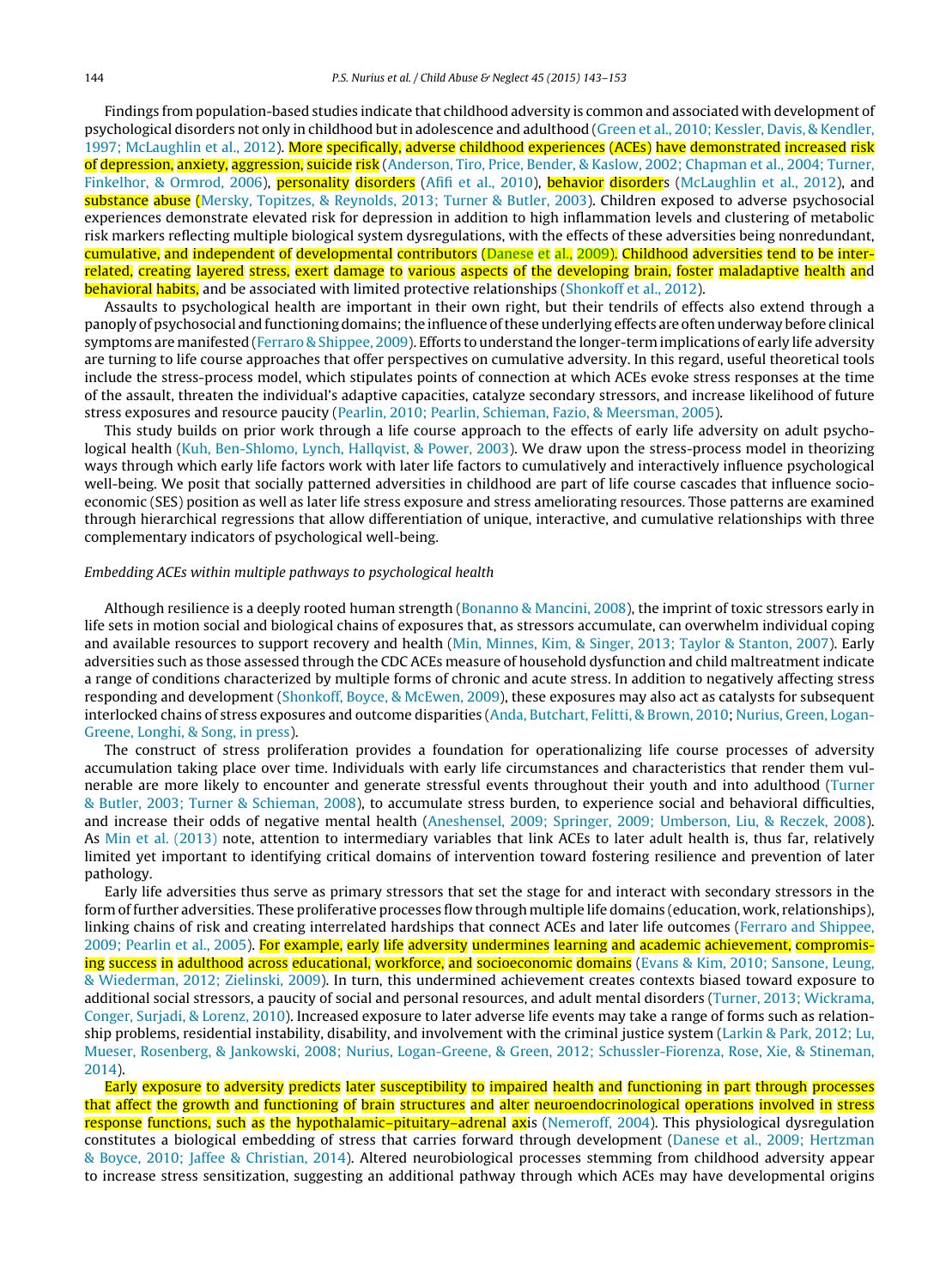to adult mental health. That is, growing evidence supports theorizing that early adversity sensitizes individuals to later psychopathology, such as depression, by reducing their tolerance to subsequent, even minor stressors [\(Hammen,](#page-9-0) [Henry,](#page-9-0) [&](#page-9-0) [Daley,](#page-9-0) [2000;](#page-9-0) [Harkness,](#page-9-0) [Bruce,](#page-9-0) [&](#page-9-0) [Lumley,](#page-9-0) [2006\).](#page-9-0) This dysregulation, in turn, may lead to lower levels of stress triggering stress reactivity [\(McLaughlin,](#page-10-0) [Conron,](#page-10-0) [Koenen,](#page-10-0) [&](#page-10-0) [Gilman,](#page-10-0) [2010\),](#page-10-0) with increased intensity of response and resistance to treatment [\(Heim,](#page-9-0) [Plotsky,](#page-9-0) [&](#page-9-0) [Nemeroff,](#page-9-0) [2004\),](#page-9-0) fostering proliferation of stress and psychological burden in the pathway to adulthood [\(Hazel,](#page-9-0) [Hammen,](#page-9-0) [Brennan,](#page-9-0) [&](#page-9-0) [Najman,](#page-9-0) [2008\).](#page-9-0)

Processes of stress proliferation and stress sensitization underscore the importance of resilience-fostering resources, factors that would be expected to buffer stress and encourage healthy behaviors. Social integration and support have been identified among the most important intervention targets to reduce both the biological effects of stress overload and to stimulate more positive cognitive and emotional processing [\(McEwen](#page-9-0) [&](#page-9-0) [Gianaros,](#page-9-0) [2010;](#page-9-0) [Thoits,](#page-10-0) [2011\)](#page-10-0) Yet these protective factors tend to be unevenly distributed. For example, early stressors such as trauma and disordered family life constrain access to healthy social ties and lifestyles needed to build satisfactory social support ([Hill,](#page-9-0) [Kaplan,](#page-9-0) [French,](#page-9-0) [&](#page-9-0) [Johnson,](#page-9-0) [2010;](#page-9-0) [Vranceanu,](#page-9-0) [Hobfoll,](#page-9-0) [&](#page-9-0) [Johnson,](#page-9-0) [2007\).](#page-9-0) As a result, those exposed to early stressors often lack interpersonal buffers of social stress in later life and experience poorer mental health ([Murphy,](#page-10-0) [Shevlin,](#page-10-0) [Armour,](#page-10-0) [Elklilt,](#page-10-0) [&](#page-10-0) [Cristoffersen,](#page-10-0) [2014;](#page-10-0) [Sperry](#page-10-0) [&](#page-10-0) [Widom,](#page-10-0) [2013\).](#page-10-0)

Whereas the relationship of elevated stress exposures has been established with health-threatening behaviors such as substance use, risky sex, and overeating, sleep and physical activity are increasing targets of attention for offsetting damage of neurobiological dysregulation. Early life adversity is associated, for example, with difficulty in calming to achieve sleep and with poor sleep quality [\(Chapman](#page-8-0) et [al.,](#page-8-0) [2011;](#page-8-0) [Strine](#page-8-0) [&](#page-8-0) [Chapman,](#page-8-0) [2005\),](#page-8-0) remaining significant even after controlling for a range of adult contributing factors [\(Koskenvuo,](#page-9-0) [Hublin,](#page-9-0) [Partinen,](#page-9-0) [Paunio,](#page-9-0) [&](#page-9-0) [Koskenvuo,](#page-9-0) [2010\).](#page-9-0) These patterns lessen the availability of sleep as a stress buffer and exacerbate effects of current stress [\(Greenfield,](#page-9-0) [Lee,](#page-9-0) [Friedman,](#page-9-0) [&](#page-9-0) [Springer,](#page-9-0) [2011\).](#page-9-0) Similarly, physical activity, particularly when social in nature, demonstrates biological, psychological, and social mechanisms though which activity reduces perceived stress, stress effects, and stimulates other adaptive health behaviors ([Fleshner,](#page-9-0) [2005;](#page-9-0) [Rimmele](#page-9-0) et [al.,](#page-9-0) [2009\),](#page-9-0) preventing oxidative stress and anxiety-related behaviors associated with sleep deprivation [\(Vollert](#page-10-0) et [al.,](#page-10-0) [2011\).](#page-10-0) Insufficiency of both sleep and activity can be pivotal markers of deficits in stress-ameliorative behavior [\(Wijndaele](#page-10-0) et [al.,](#page-10-0) [2007\).](#page-10-0) We argue the value of sleep and physical activity as mutable, broadly accessible resilience resources, bolstering individual defenses against stressors and the reduction of dysregulations such as stress sensitization ([Chatburn,](#page-9-0) [Coussens,](#page-9-0) [&](#page-9-0) [Kohler,](#page-9-0) [2014\).](#page-9-0)

#### The present study

These proposed life-long cascades of proliferated stressors and muting of resources serve to join with early adversity in a range of forms that influence health independently, interactively, and cumulatively. In this study, we theorize that elevated ACEs reflect multiform stress exposure that jeopardizes psychological health and well-being through multiple life course conduits. Within a representative population-based survey, we formulated three hypotheses. We anticipate that ACEs will demonstrate direct effects on adult mental health regardless of adult conditions wherein unique effects persist in multivariate models. Second, support for stress proliferation pathways will emerge wherein early life adversity is significantly associated with adult conditions; specifically, adult SES characteristics, significant adult adverse experiences, and paucity of resilience resources that influence psychological well-being. Third, in addition to supporting a cumulative model of childhood and adult experiences creating an additive influence, we anticipate subsequent stress and resilience resources will moderate the relationship of early adversity to mental health by affecting respondents with higher levels of early life stress to a greater extent than other respondents.

### **Method**

#### Sample

Data were drawn from the 2010 Behavioral Risk Factor Surveillance System (BRFSS) for Washington State. BRFSS is a cross-sectional, random-digit-dialed telephone survey conducted in collaboration with the Centers for Disease Control and Prevention (CDC) by health departments in all 50 states and U.S. protectorates [\(Centers](#page-8-0) [for](#page-8-0) [Disease](#page-8-0) [Control](#page-8-0) [and](#page-8-0) [Prevention,](#page-8-0) [2011\).](#page-8-0) Participants are noninstitutionalized English- and Spanish-speaking adults 18 years or older who live in a household with a working landline telephone. Washington uses a disproportionate stratified sampling method with one adult per household randomly selected to participate in the survey, with a refusal rate (eligible contacts declined to participate) of 18.31%.

The study sample ( $n = 13,593$ ) consisted of 60.7% females (average age 57.1 years; SD = 16.0), of whom 33.8% were 65 years or older and 23.8% were 44 years or younger. The racial/ethnic composition of sample was 86.9% Caucasian, 5.0% Hispanic, 2.2% Asian, 1.3% African American, 1.2% Native American, 0.2% Hawaiian/Pacific Islander, and 3.2% mixed or other race/ethnicity. Approximately a third (36.4%) of the sample's household income was \$35,000 or less, and 28.1% was \$75,000 or more. 5.8% of the sample never completed high school, 23.4% had a high school education only, 32.2% attended some college, and 38.7% had a college degree. BRFSS-recommended sampling weights based on population estimates from the U.S. Census Bureau were used to correct for younger age and male gender underrepresentation.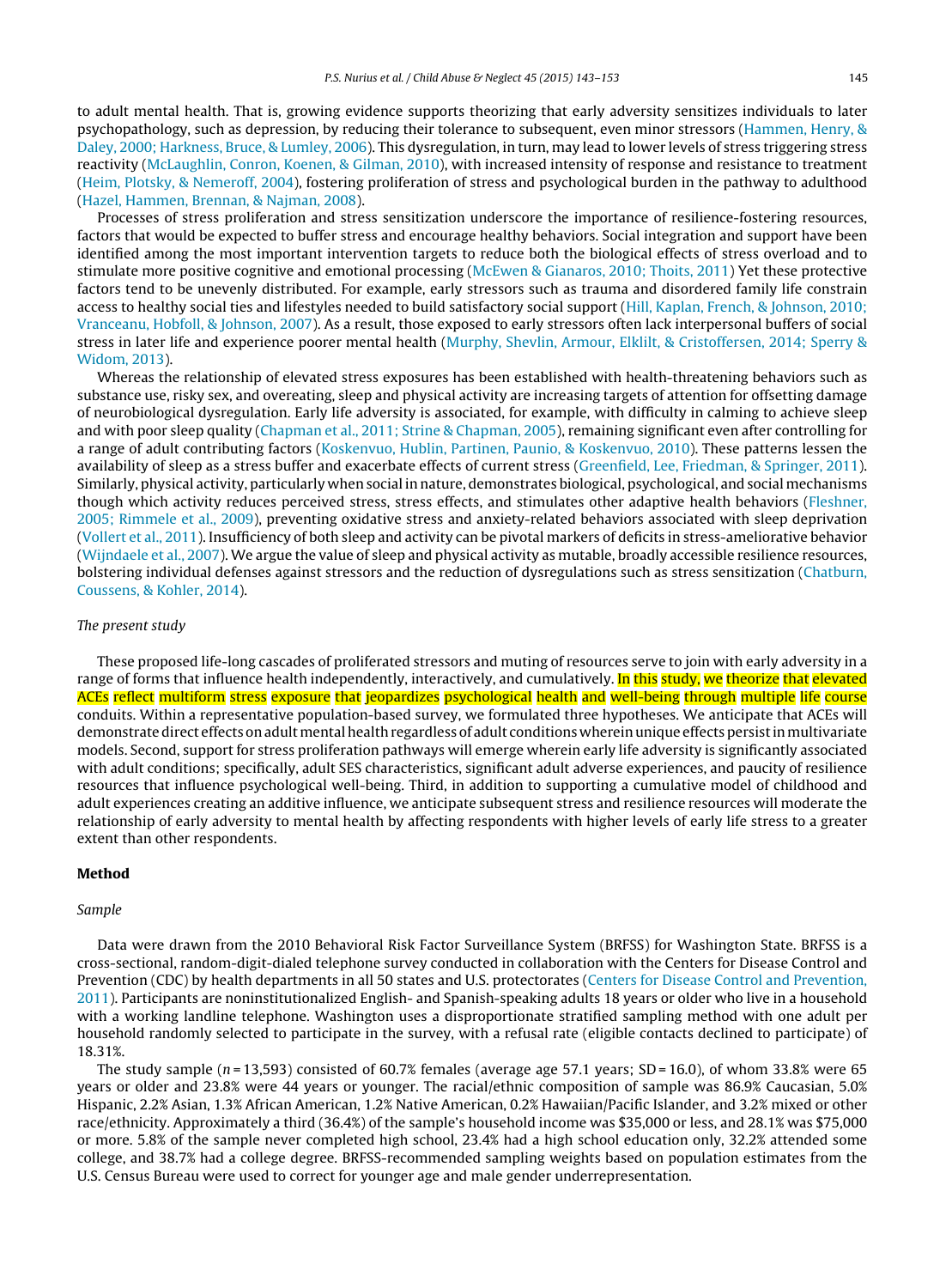|                            |          | 2        | 3        | 4        | 5        | 6        |          | 8        | 9     |
|----------------------------|----------|----------|----------|----------|----------|----------|----------|----------|-------|
| 1. ACE score               |          |          |          |          |          |          |          |          |       |
| 2. Income                  | $-0.110$ |          |          |          |          |          |          |          |       |
| 3. Education               | $-0.077$ | 0.399    |          |          |          |          |          |          |       |
| 4. Medical cost barrier    | 0.192    | $-0.246$ | $-0.128$ |          |          |          |          |          |       |
| 5. Adult stress            | 0.159    | $-0.489$ | $-0.174$ | 0.174    |          |          |          |          |       |
| 6. Sense of community      | $-0.172$ | 0.229    | 0.122    | $-0.175$ | $-0.189$ |          |          |          |       |
| 7. Health habits           | $-0.144$ | 0.131    | 0.107    | $-0.137$ | $-0.161$ | 0.171    |          |          |       |
| 8. Perceived well-being    | $-0.269$ | 0.302    | $-0.088$ | $-0.236$ | $-0.341$ | 0.460    | 0.258    |          |       |
| 9. Psychological distress  | 0.345    | $-0.260$ | $-0.106$ | 0.257    | 0.313    | $-0.365$ | $-0.301$ | $-0.578$ |       |
| 10. Missed work/activities | 0.228    | $-0.022$ | $-0.068$ | 0.184    | 0.309    | $-0.243$ | $-0.185$ | $-0.417$ | 0.579 |
|                            |          |          |          |          |          |          |          |          |       |

<span id="page-3-0"></span>**Table 1**

Bivariate correlations among study variables.

Note. All correlations are significant at  $p < 0.001$ .

#### **Measures**

Demographics consisted of age, gender  $(0 =$  male,  $1 =$  female), race/ethnicity (seven categories reported above; Caucasian was the referent), and sexual orientation (1 = heterosexual [97.7%], 2 = gay/lesbian [1.3%], 3 = bisexual [0.9%]; heterosexual was the referent).

Socioeconomic factors included highest education level completed (6-level categorical scale: no formal schooling, grades 1–8, not high school graduate, high school graduate or GED, some college, college graduate) and annual household income (8 level categorical scale: \$0 to less than \$10,000; \$10,000 to less than \$15,000; \$15,000 to less than \$20,000; \$20,000 to less than \$25,000; \$25,000 to less than \$35,000; \$35,000 to less than \$50,000; \$50,000 to less than \$75,000; and \$75,000 or more). Medical cost barrier was assessed on foregoing needed medical care because of cost: (reported this cost barrier; yes = 1, no = 0).

An adverse childhood experiences (ACE) score was calculated by summing dichotomized yes responses across eight ACE categories in the childhood household before 18 years old: mental illness, substance abuse (alcoholic or illicit drugs), incarcerated family member, parental divorce, witnessing domestic violence, victim of physical abuse (parent/adult hit, beat, kick, physically hurt), sexual abuse by adult/person 5 or more years older), and verbal abuse (CDC, 2010). The study sample scores ranged from 0 to 8 points ( $M = 1.54$ , SD = 1.82) with the following percentile sample distributions: zero ACEs = 40.10%; 1 = 21.99%, 2 = 13.44%, 3 = 8.78%, 4 = 6.35%, 5 = 4.81% 6 = 2.67%, 7 = 1.45%, 8 = 0.41%.

Significant adulthood stressors are a sum of dichotomized yes responses across five significant adult adverse events: incarceration, one or more periods of homelessness, relationship loss (divorced, separated, widowed), involuntary employment loss, and disability status (uses special equipment) Scores ranged from 0 to 5 ( $M = 0.57$ , SD = 0.80).

Resilience resources included sense of community (range  $0-7$ ;  $M = 5.63$ ,  $SD = 1.28$ ), operationalized as the sum of two items: how often respondents received the emotional and social support they needed (rated on a 5-point Likert scale, never-always), and their level of satisfaction with their neighborhood (responses used a 4-point Likert scale). These items are consistent with the feeling-oriented sense of community construct ([McMillan](#page-10-0) [&](#page-10-0) [Chavis,](#page-10-0) [1986\),](#page-10-0) capturing perceptions and interactions related to membership and needs being met.

An ordinal stress ameliorating health habits index was based on sleep (reporting three or fewer versus 4–30 days of not enough sleep in the last month based on a median split of the item distribution) and physical activity (meeting CDC recommendations for moderate or vigorous physical activity). Responses were coded as follows: four or more days of poor sleep in the last month and low physical activity = 0 (10.4%); poor sleep or low physical activity = 1 (47.4%); and getting enough sleep with recommended physical activity = 2 (42.3%).

Mental health was assessed in three forms. Perceived well-being is a mean of five items scored with a 5-point Likert scale (strongly disagree to strongly agree;  $M = 4.11$ , SD = 0.78;  $\alpha$  = 0.90). This inventory captures cognitive dimensions reflective of positive attitudes, appraisals, and beliefs (e.g., life satisfaction, life close to ideal, gotten what is important). Psychological distress is a mean of six symptoms of mental health problems (feeling nervous, hopeless, restless, depressed, worthless, everything an effort,) assessed on a 5-point Likert scale (none to all of the time;  $M = 1.46$ , SD = 0.56;  $\alpha = 0.82$ ), capturing clinical dimensions of mental disorder [\(Kessler](#page-9-0) et [al.,](#page-9-0) [2002\).](#page-9-0) Missed days of work/activities is an ordinal variable (0 = 0 days,  $1 = 1$  day,  $2 = 2$  days,  $3 = 3 - 7$  days,  $4 = 8 - 14$  days,  $5 = 15 - 21$  days, and  $6 = 22 - 30$  days) measuring the number days in past 30 that a mental health condition or emotional problem interfered with usual activities such as work, studies, self-care, or caregiving. This variable was originally continuous and recoded as ordinal in this study to control for skew (range for continuous variable:  $0-30$ ;  $M = 0.88$ ,  $SD = 4.05$ ).

### Analysis plan

We first examined the bivariate correlations among study variables (see Table 1). We then undertook theory-guided hierarchical regressions, sequentially regressing the three measures of mental health onto four sets of explanatory variables, controlling for demographics: ACE score; SES characteristics; significant adult stressors; and resilience resources such as social support and health habits. This procedure tests multiple pathway and cumulative effects as well as the explanatory utility of each variable set and the individual predictor. Differential effects of adult stressors (exacerbating) and resilience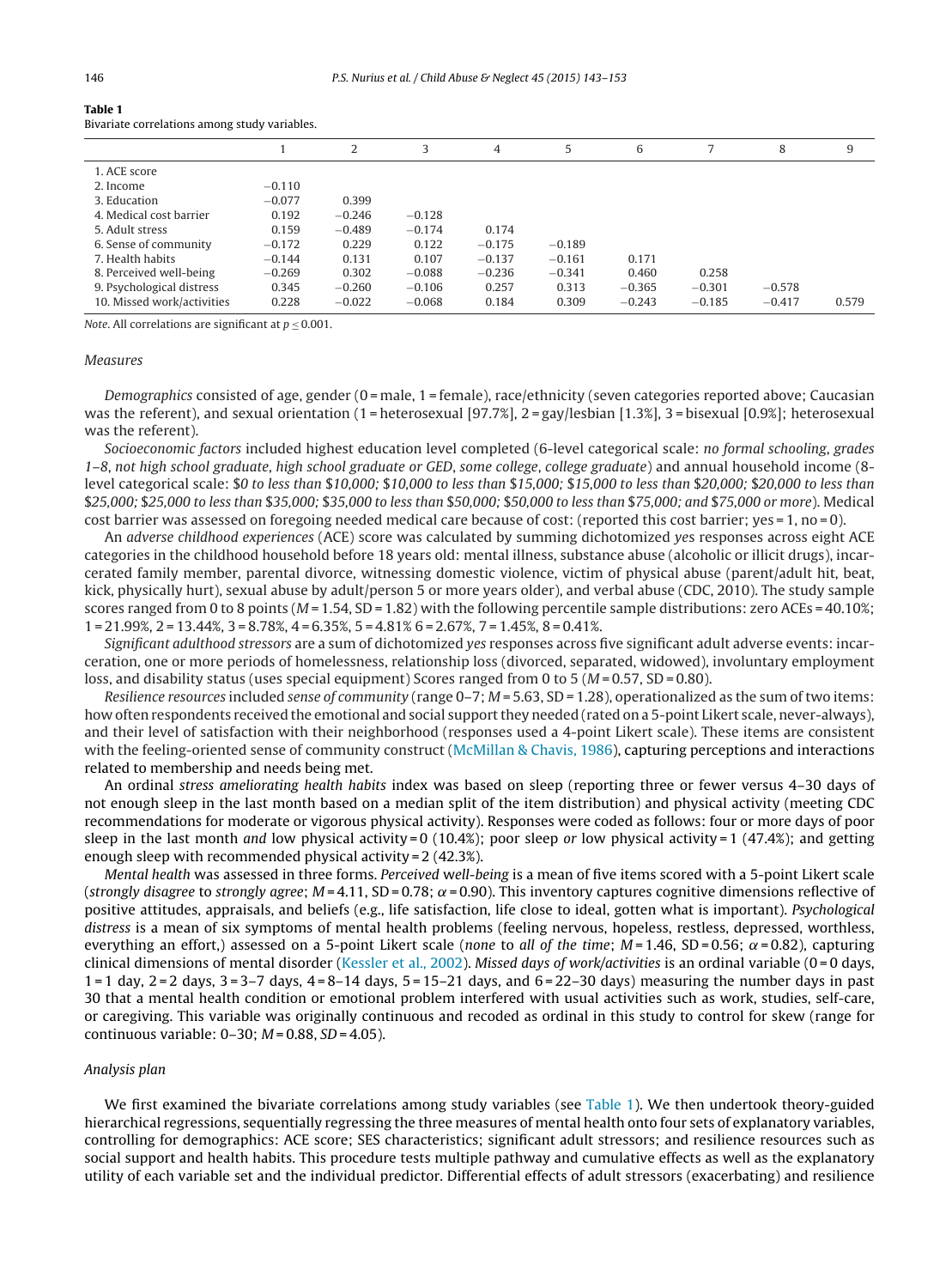<span id="page-4-0"></span>resources (ameliorative) was tested through interaction effects of each on ACEs in relationship to each dependent variable. As the three outcome variables all demonstrated some degree of skew, all analyses were repeated with transformed variables. These results did not differ substantially, thus, to ease interpretation, nontransformed results were retained.

#### **Results**

#### Bivariate correlations

All bivariate correlations were significant and in the expected directions [\(Table](#page-3-0) 1). ACE scores had robust associations with all psychological health indicators, especially psychological distress. No bivariate correlation between explanatory variables was sufficiently high to suggest problems with multicollinearity ([Tabachnick](#page-10-0) [&](#page-10-0) [Fidell,](#page-10-0) [2012\).](#page-10-0)

#### Hierarchical regressions

The full regression model for each of the three mental health outcomes achieved significance (see Table 2). In addition, each of the predictor sets contributed significant additional explanation of each of the mental health indictors (change in  $\mathbb{R}^2$ ) consistent with a cumulative contribution model. The attenuation of the  $\beta$  coefficient of ACEs with the addition of subsequent predictor set suggests shared variance, wherein variables in that step (e.g., adult stressors) overlap with ACEs effects on the healthoutcome [\(Lindenberger](#page-9-0) [&](#page-9-0) [Pötter,](#page-9-0) [1998;](#page-9-0) [Mirowsky,](#page-10-0) [2013\).](#page-10-0) Finally, as hypothesized, higher ACE scores were significantly associated with all mental health outcomes controlling for all other predictors, indicating a unique contribution consistent with a critical period life course effect.

Similarly, relationships of individual predictors to outcomes were consistent with expectations. Income and inability to pay were independently contributive for days of missed activities (although less robustly). A similar health-erosive pattern of association was evident through significant associations of adult stressors with all outcome variables. Sense of community and health habits were both positively associated with all mental health outcomes, net of other contributors, sense of community more robustly so. Among demographics, age was a fairly consistent contributor, with older age associated with more positive outcomes; being female was associated with greater perceived well-being; bisexuality trended toward less favorable outcomes; and race/ethnicity findings were weakly patterned, with limited significant group-specific effects.

#### Testing interaction effects

Each ofthe hypothesized moderator variables (adult stressors, sense of community, health habits) and its multiplicative term with their ACE score were entered in separate regression models (see [Table](#page-5-0) 3), controlling for demographic and SES variables parallel to Step 2 in Table 2. Separate testing of multiple moderators is recommended to avoid potentially confounding co-linearity effects [\(Fairchild](#page-9-0) [&](#page-9-0) [MacKinnon,](#page-9-0) [2009\).](#page-9-0) In all cases, the regression models achieved significance. Two-thirds of the tested moderator terms achieved significance, controlling for covariates. In testing resilience resources (sense of community and health habits), the  $\beta$  coefficients for ACE scores significantly increased after inclusion of the moderation

#### **Table 2**

Hierarchical regressions testing incremental, unique, and cumulative pathways of study variables to mental health (standardized βs).

|                      | Perceived well-being |         |         | Psychological distress |         |         | Missed days work/activities |         |         |         |         |         |
|----------------------|----------------------|---------|---------|------------------------|---------|---------|-----------------------------|---------|---------|---------|---------|---------|
|                      | Step 1               | Step 2  | Step 3  | Step 4                 | Step 1  | Step 2  | Step 3                      | Step 4  | Step 1  | Step 2  | Step 3  | Step 4  |
| F                    | 24.57                | 41.07   | 47.11   | 102.09                 | 33.35   | 35.20   | 38.94                       | 54.08   | 13.58   | 16.50   | 19.54   | 19.30   |
| $R^2$                | 0.10                 | 0.19    | 0.23    | 0.37                   | 0.15    | 0.22    | 0.25                        | 0.34    | 0.08    | 0.12    | 0.16    | 0.18    |
| Age                  | 0.04                 | 0.03    | 0.07    | 0.04                   | $-0.11$ | $-0.10$ | $-0.14$                     | $-0.11$ | $-0.01$ | $-0.01$ | $-0.05$ | $-0.04$ |
| Female               | 0.06                 | 0.08    | 0.07    | 0.06                   | 0.00    | $-0.01$ | $-0.01$                     | $-0.00$ | 0.01    | 0.00    | 0.00    | 0.01    |
| African Amer.        | $-0.05$              | $-0.03$ | $-0.03$ | $-0.02$                | 0.01    | $-0.01$ | $-0.01$                     | $-0.02$ | 0.03    | 0.01    | 0.02    | 0.01    |
| Asian Amer.          | $-0.02$              | $-0.03$ | $-0.03$ | $-0.02$                | $-0.03$ | $-0.03$ | $-0.02$                     | $-0.04$ | $-0.01$ | $-0.01$ | $-0.00$ | $-0.01$ |
| <b>HPI</b>           | 0.00                 | 0.00    | 0.00    | $-0.01$                | $-0.01$ | $-0.01$ | $-0.01$                     | $-0.01$ | 0.02    | 0.01    | 0.02    | 0.02    |
| Native Amer.         | $-0.03$              | $-0.01$ | $-0.01$ | $-0.01$                | $-0.02$ | $-0.03$ | $-0.03$                     | $-0.03$ | $-0.03$ | $-0.04$ | $-0.04$ | $-0.04$ |
| Hispanic             | 0.01                 | 0.07    | 0.05    | 0.06                   | $-0.01$ | $-0.06$ | $-0.04$                     | $-0.05$ | 0.00    | $-0.04$ | $-0.02$ | $-0.03$ |
| Other/mixed          | $-0.03$              | $-0.02$ | $-0.00$ | 0.00                   | 0.02    | 0.01    | $-0.00$                     | $-0.00$ | 0.03    | 0.02    | 0.01    | 0.01    |
| Gay/lesbian          | 0.00                 | 0.00    | $-0.00$ | $-0.01$                | $-0.02$ | $-0.02$ | $-0.02$                     | $-0.02$ | $-0.00$ | $-0.00$ | $-0.00$ | $-0.00$ |
| Bisexual             | $-0.08$              | $-0.07$ | $-0.06$ | $-0.06$                | 0.10    | 0.08    | 0.08                        | 0.08    | 0.12    | 0.11    | 0.11    | 0.11    |
| <b>ACE Score</b>     | $-0.27$              | $-0.21$ | $-0.17$ | $-0.11$                | 0.33    | 0.27    | 0.24                        | 0.19    | 0.24    | 0.19    | 0.16    | 0.14    |
| Income               |                      | 0.24    | 0.16    | 0.11                   |         | $-0.17$ | $-0.10$                     | $-0.06$ |         | $-0.15$ | $-0.08$ | $-0.06$ |
| Education            |                      | $-0.01$ | $-0.01$ | $-0.01$                |         | 0.01    | 0.01                        | 0.01    |         | $-0.00$ | 0.01    | 0.01    |
| Medical cost barrier |                      | $-0.16$ | $-0.14$ | $-0.09$                |         | 0.18    | 0.16                        | 0.12    |         | 0.11    | 0.08    | 0.06    |
| Adult stressors      |                      |         | $-0.23$ | $-0.18$                |         |         | 0.20                        | 0.16    |         |         | 0.22    | 0.20    |
| Sense of community   |                      |         |         | 0.37                   |         |         |                             | $-0.26$ |         |         |         | $-0.15$ |
| Health habits        |                      |         |         | 0.10                   |         |         |                             | $-0.14$ |         |         |         | $-0.07$ |

Note. All model statistics and  $R^2\Delta$  values are significant at  $p \le 0.001$ . Coefficients in bold are significant at  $p \le 0.05$ .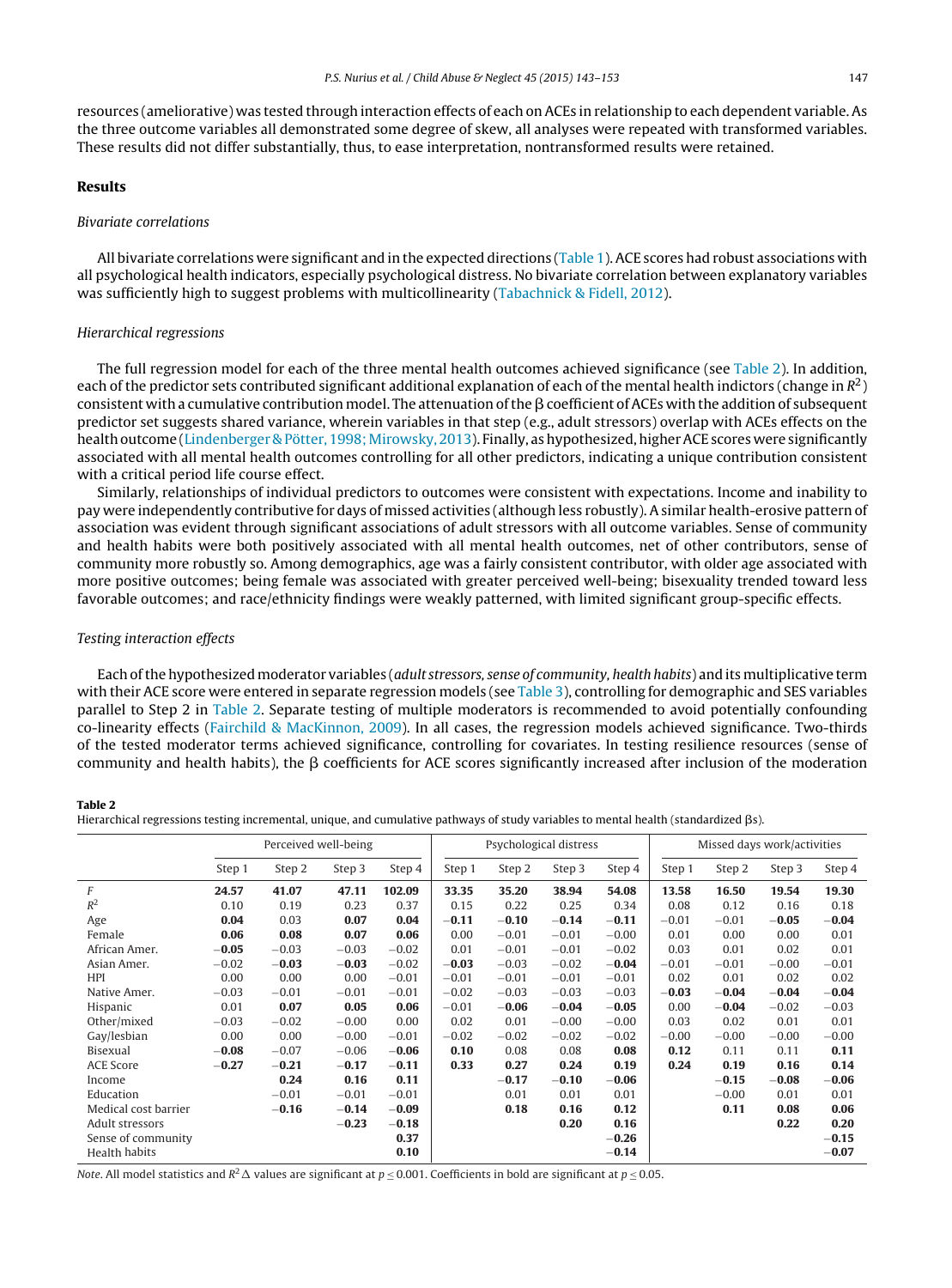<span id="page-5-0"></span>

|  | ×<br>٦<br>$\sim$ |  |
|--|------------------|--|
|  |                  |  |

| Table 3 |                                       |
|---------|---------------------------------------|
|         | Regression-based tests of moderation. |

|                                       | Perceived well-being | Psychological distress | Missed days work/activities |
|---------------------------------------|----------------------|------------------------|-----------------------------|
| ACE score                             | $-0.18***$           | $0.21***$              | $0.10***$                   |
| Adult stressors                       | $-0.22$ ***          | $0.14***$              | $0.09$ <sup>**</sup>        |
| Adult stressors $\times$ ACE score    | $-0.01$              | $0.08^{\degree}$       | $0.19***$                   |
| ACE score                             | $-0.48***$           | $0.77***$              | $0.71***$                   |
| Sense of community                    | $0.32***$            | $-0.16$ ***            | $-0.05$ <sup>*</sup>        |
| Sense of community $\times$ ACE score | $0.33***$            | $-0.54$ ***            | $-0.54$ ***                 |
| ACE score                             | $-0.24$ ***          | $0.33***$              | $0.38***$                   |
| Health habits                         | $0.14***$            | $-0.15***$             | $-0.01$                     |
| Health habits $\times$ ACE score      | 0.05                 | $-0.08$                | $-0.23$ ***                 |

Note. ACE = adverse childhood experiences. Standardized coefficients controlling for demographic and SES variables. Models were run separately for each moderator and dependent variable.<br>  $\binom{*}{} p \leq 0.05$ .

\*\*  $p \le 0.05$ .<br>\*\*\*  $p \le 0.01$ .<br> $p \le 0.001$ .

terms, particularly in testing sense of community. For example, the ACE path coefficient for psychological distress after controlling for demographics and SES was 0.27 ([Table](#page-4-0) 2), and 0.77 in the moderation test of sense of community (Table 3).

Fig. 1 illustrates the exacerbating (adult stressors on ACEs) and ameliorating (sense of community on ACEs) moderation effects. The steepest slopes (strongest impact) are evident for individuals who reported greater adult stressors and lower sense of community in the context of higher ACEs. Individuals with high ACEs but lower adult stressors and high adult support reported mental health outcomes comparable to respondents with low ACE histories.



**Fig. 1.** Illustrating moderation relationships: adult stress (amplifying) and sense of community (buffering) effects of ACEs on missed days activities and perceived well-being.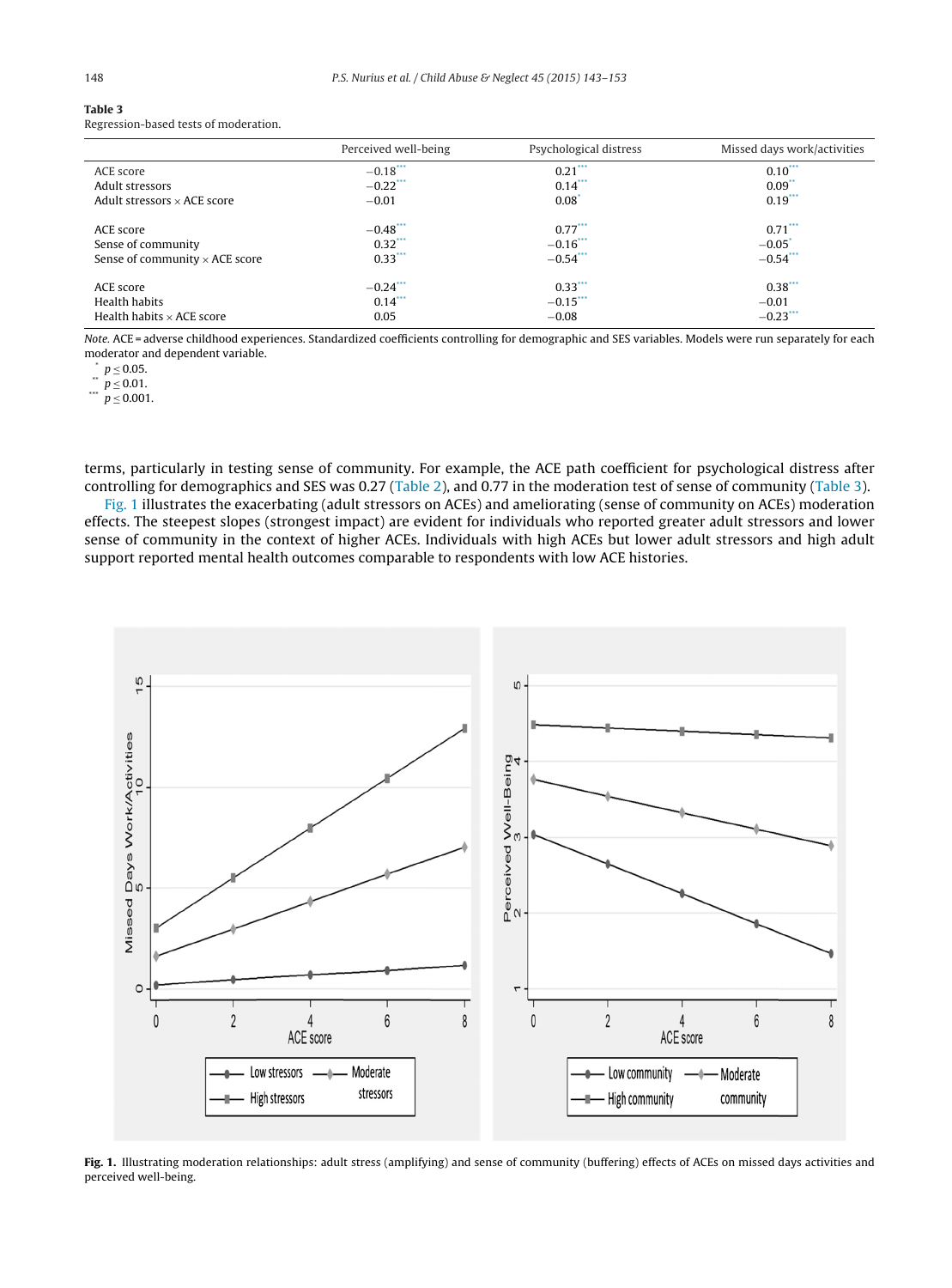#### **Discussion**

This study extends assessment of early life adversity effects on adult mental health in several ways. Guided by models of life course stress and trauma, our multivariate framework allowed for differentiating between the cumulative and distinct contributions of ACEs, adult SES and stressors, demographics, and resilience-fostering resources. Results provided support for multiple pathways underlying the impact of ACEs, including direct and moderated effects evident across three complementary indicators of psychological health: mental health symptoms, perceived well-being, and impairment of daily activities. This study is among the first to directly test moderating effects of adult stress in exacerbating the relationship of ACEs to mental health and, conversely, of resilience resources in ameliorating the risk of ACEs leading to later mental health problems. To understand life-long processes and consequences of stress and adversity it is essential to examine trauma and psychopathology from a cumulative adversity perspective. Moreover, this perspective encourages attention toward mutable preventive and resilience-building approaches to health promotion.

#### Unique, proliferative, and cumulative pathways

Central to the current study's aims, our results support the premise that ACEs carry unique associations to compromised psychological health well into adulthood. The life course critical period concept recognizes potential for damage that begins in developmentally sensitive periods during childhood ([Ben-Shlomo](#page-8-0) [&](#page-8-0) [Kuh,](#page-8-0) [2002\).](#page-8-0) Specifically, early life trauma captured through total ACEs maintained unique significant association with the three indicators of impaired mental health.

The inclusion of three related yet distinct features of adult mental health permits examination of the stability of findings and their interpretations across models. Given that the final model controlled for associations with all other study variables, we speculate that these  $\beta$  coefficients are conveying, at least in part, that damage stemming from ACEs constitutes the childhood roots of adult health outcome inequalities [\(Shonkoff](#page-10-0) et [al.,](#page-10-0) [2009\).](#page-10-0) Such damage is transmitted through interwoven social and biological mechanisms across the life course [\(Jaffee](#page-9-0) [&](#page-9-0) [Christian,](#page-9-0) [2014;](#page-9-0) [Miller,](#page-9-0) [Chen,](#page-9-0) [&](#page-9-0) [Cole,](#page-9-0) [2009\).](#page-9-0) Although human systems strive to adapt to ACE traumas, these adaptations often tax a child's developing biological and psychosocial systems, resulting in dysregulations (e.g., stress sensitization) that dilute psychological and physical well-being ([Danese](#page-9-0) [&](#page-9-0) [McEwen,](#page-9-0) [2012;](#page-9-0) [Hostinar](#page-9-0) [&](#page-9-0) [Gunnar,](#page-9-0) [2013\).](#page-9-0)

Findings also support our hypotheses that early stressors exert prolonged influence into later years through stress proliferation—a cascade of processes that accumulate stressful events in adulthood, increasing susceptibility to compromised psychosocial functioning [\(Aneshensel,](#page-8-0) [2009;](#page-8-0) [Thoits,](#page-8-0) [2010;](#page-8-0) [Umberson](#page-8-0) et [al.,](#page-8-0) [2008\).](#page-8-0) Higher ACE scores were associated with poorer adult conditions, including low SES, high adult adversity, and diminished resilience resources, each of which influenced psychological well-being. These life conditions illustrate chains of risk in which one set of adversities tends to lead to another. For example, multiple ACEs generate consequences such as less educational achievement, which leads to financial insecurity that then increases risk of adult adversities such as homelessness, marital conflict, injuries, and unemployment. Consequently, this cascade of adversities over the life course weakens opportunities for stable social supports, ability to obtain professional help, and maintenance of healthy habits; all of which collectively and progressively chip away at psychological well-being. These pathways parallel observed patterns in allostatic load wherein the damaged caused by stacking or chronicity of stressors grows and spreads through biological systems [\(McEwen,](#page-9-0) [2008\).](#page-9-0)

Although the buffering effects of protective factors relative to ACEs have only recently been assessed for adulthood consequences, conceptualizations of resilience processes and initial evidence point to protective resources as critical to advancing understanding ([Rutter,](#page-10-0) [2006\).](#page-10-0) Our findings illustrate the essential role of social resources and health-fostering behaviors in softening the blow of adversities and other stressful experiences on mental health and psychological well-being. Protective resources play an important complementary role as indicators of health and affiliated relationships [\(Taylor](#page-10-0) [&](#page-10-0) [Stanton,](#page-10-0) [2007\).](#page-10-0) Even in cases of immediate challenges, strong social networks can bolster individual cognitive responding, support positive appraisals (optimism, sense of efficacy), and provide instrumental support ([Thoits,](#page-10-0) [2010\).](#page-10-0) Stressful conditions in early and later life have been shown to impede sleep quality and physical activity, which, in turn, are linked to greater risk for mental health problems [\(Callaghan,](#page-8-0) [2004;](#page-8-0) [Greenfield](#page-8-0) et [al.,](#page-8-0) [2011\).](#page-8-0) However, sleep and activity are essential resources for stress amelioration that help to regulate metabolic ([Warburton,](#page-10-0) [Nicol,](#page-10-0) [&](#page-10-0) [Bredin,](#page-10-0) [2006\)](#page-10-0) and hormonal systems [\(Camacho,](#page-8-0) [Roberts,](#page-8-0) [Lazarus,](#page-8-0) [Kaplan,](#page-8-0) [&](#page-8-0) [Cohen,](#page-8-0) [1991;](#page-8-0) [Edenfield](#page-8-0) [&](#page-8-0) [Blumenthal,](#page-8-0) [2011\),](#page-8-0) offset disturbance aggravated by neurobiological alternations and hyperarousal [\(Koskenvuo](#page-9-0) et [al.,](#page-9-0) [2010\),](#page-9-0) and foster psychological equilibrium and resilience to life stressors.

#### Interactive effects shaping the impact of ACEs

Collectively, the study findings support a cumulative model of life course adversity affecting functional and symptomatic dimensions of psychological well-being. Our findings also illustrate that the effects of later-life modifiers might be in play even if the processes are not immediately evident. The significant direct effect of adult adversities on mental health demonstrates population-relevant risk potential. However, the interactive relationships of adult adversities with ACEs illustrate that those with the highest levels of childhood trauma who also encounter greater adult adversities are most vulnerable to suffering mental health problems. That is, in addition to evidence of childhood stress being additive to lifetime stress burden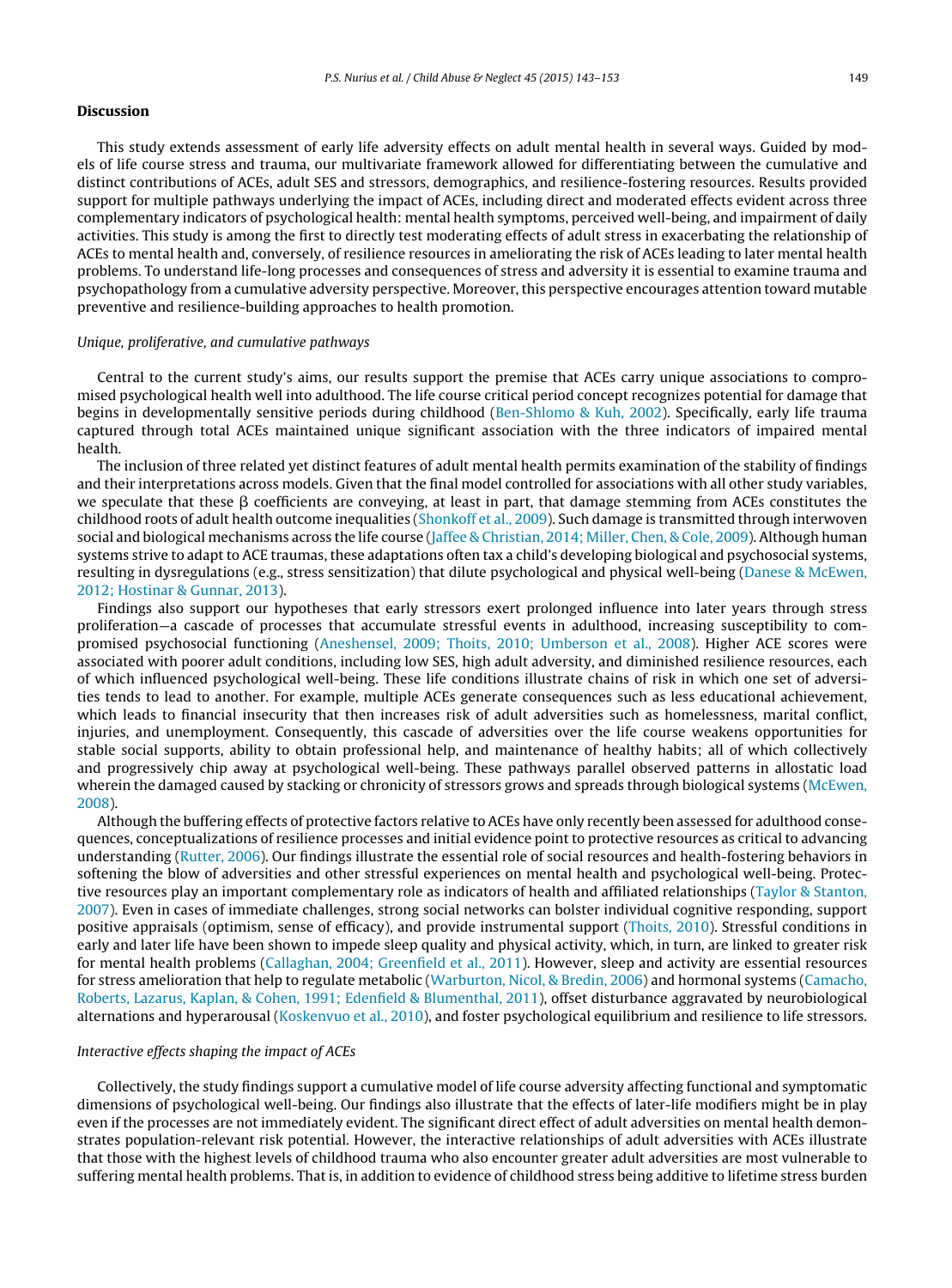and its prediction of psychopathology [\(Turner](#page-10-0) [&](#page-10-0) [Lloyd,](#page-10-0) [2004\),](#page-10-0) our findings indicate that later stress can amplify the effect of early adversities, particularly for those with higher levels of exposures.

By contrast, resilience resources demonstrated ameliorative effects. On average, respondents who had a high sense of community were similar in psychological wellness across lower to higher levels of early adversity. However, the absence of this social resource among those with high ACEs was starkly associated with poorer mental health. Notably, sleep and activity showed the strongest moderating effects of ACEs in functioning. Those with high ACEs but healthy patterns of sleep and activity missed almost no work or other activities due to mental health problems, whereas those with high ACEs and poor habits missed many. Individuals with higher childhood adversity report poor sleep quality or disturbances such as pain at night, feeling hot/cold, or bad dreams, illustrating psychobiological mechanisms through which adversities are carried, potentially jeopardizing behavioral health as well as functional engagement in work and activities important to successful adulthood and psychological health ([Charuvastra](#page-9-0) [&](#page-9-0) [Cloitre,](#page-9-0) [2009;](#page-9-0) [Greenfield](#page-9-0) et [al.,](#page-9-0) [2011\).](#page-9-0)

Similarly, although regular exercise demonstrates robust inverse associations with psychological distress, such activities are less available to and practiced by stressed populations ([Hamer,](#page-9-0) [Stamatakis,](#page-9-0) [&](#page-9-0) [Steptoe,](#page-9-0) [2009\).](#page-9-0) These tandem trends buttress our hypothesis that personal and social resources offer cumulative protection [\(Masten,](#page-9-0) [Cutuli,](#page-9-0) [Herbers,](#page-9-0) [&](#page-9-0) [Reed,](#page-9-0) [2009\)](#page-9-0) and, although beneficial to all, are likely to be particularly important to higher risk people by ameliorating the impact of stress. Moreover, once moderation was accounted for, the direct negative effect of the ACE coefficients increased substantially, suggesting the risk of ACEs for mental health among the general population might be underestimated in analyses that do not account for moderator effects.

#### Implications and future directions

Although the life course has many points for health prevention and intervention, this study joins others in urging that we think systematically about early life assessment during sensitive developmental windows, transitions, and milestone completions (e.g., 0 to 3 years stage, educational transitions, entry into parenthood). Findings point to the "double-jeopardy" of both high-stress and low-resource life circumstances and the resulting erosion of health and well-being that these combinations create. The compounding effect draws attention toward not only individual-level interventions but also to upstream factors that generate and sustain inequalities, exacerbating the accrual of adversities of those that have lesser resources and resilience capacity ([Thoits,](#page-10-0) [2010\).](#page-10-0)

In practical terms, these findings support the need for low-barrier integrated health care approaches that are attentive to stress embodiment–grounded in contextual approaches to wellness [\(Jaffee](#page-9-0) [&](#page-9-0) [Christian,](#page-9-0) [2014\)—](#page-9-0)and that leverage resilience resources toward altering the course of ACE-affected trajectories. Conservatively, these findings point to pathways for lifelong psychological health among those who experience considerable adversity in early and later life, as well as the need for integrated team approaches to address needs across domains of individuals' and families' lives.

Under the Affordable Care Act, service models will increasingly integrate primary care with mental and behavioral health care, encouraging person-centered care with broader consideration of patients' social ecologies. Multilayered approaches to lessening life course exposure to adversity and fostering resilience will be key to minimizing proliferation of stress, to curbing psychiatric distress related to inevitable life stressors, and to fortifying supports and resources ([Maschi,](#page-9-0) [Baer,](#page-9-0) [Morrisey,](#page-9-0) [&](#page-9-0) [Moreno,](#page-9-0) [2013\).](#page-9-0) Notably, attention should be paid to the ways in which stress arises out of the contexts of people's lives, with levels and types of exposures differentially distributed across circumstances defined by social statuses, creating health disparities that set some individuals on a "resource edge" necessitating greater intervention and supports [\(Hobfoll,](#page-9-0) [Johnson,](#page-9-0) [Ennis,](#page-9-0) [&](#page-9-0) [Jackson,](#page-9-0) [2003\).](#page-9-0)

Perceived well-being, which is based on multiple cognitive indicators of current life appraisals, provides a window into appraisal components of respondents' stress processing. Results indicating significant sustained significance of ACEs, with elevated coefficients after controlling for moderation effects, are consistent with stress-process mechanisms through which stressful life events become internalized as cognitive products (e.g., negative beliefs or attitudes) and cognitive habits (e.g., less optimistic interpretation of life events and expectancies; [Matthews,](#page-9-0) [Gallo,](#page-9-0) [&](#page-9-0) [Taylor,](#page-9-0) [2010\).](#page-9-0) Although causal ordering of the psychological health outcomes cannot be established here, these findings support the value of interventions such as cognitive-based therapies to revise maladaptive appraisal patterns that affect individuals' emotional, behavioral, social, and biological well-being.

To more fully assess ACE effects (direct and indirect) and identify factors that demonstrate power to curb ACE effects, future research needs to include a spectrum of protective factors at the individual and community levels in data collection, theorized multivariate analysis, as well as biological data that can illuminate stress embodiment alongside psychosocial processes. Research focusing on early childhood adversity sets the stage for reconceptualizing adult health problems as developmental disorders. It also links models of social disadvantage with child maltreatment prevention and intervention efforts advocating for the alleviation of toxic childhood stress as a means of reducing persistent health disparities associated with trauma and chronic stress [\(Shonkoff](#page-10-0) et [al.,](#page-10-0) [2012\).](#page-10-0) The life course cumulative adversity model used in this study is consistent with this capacity and calls for integrative approaches that locate health etiology and intervention responses within ecobiodevelopmental frameworks that grasp progressive, dynamic relationships between cumulative adversities and psychological well-being.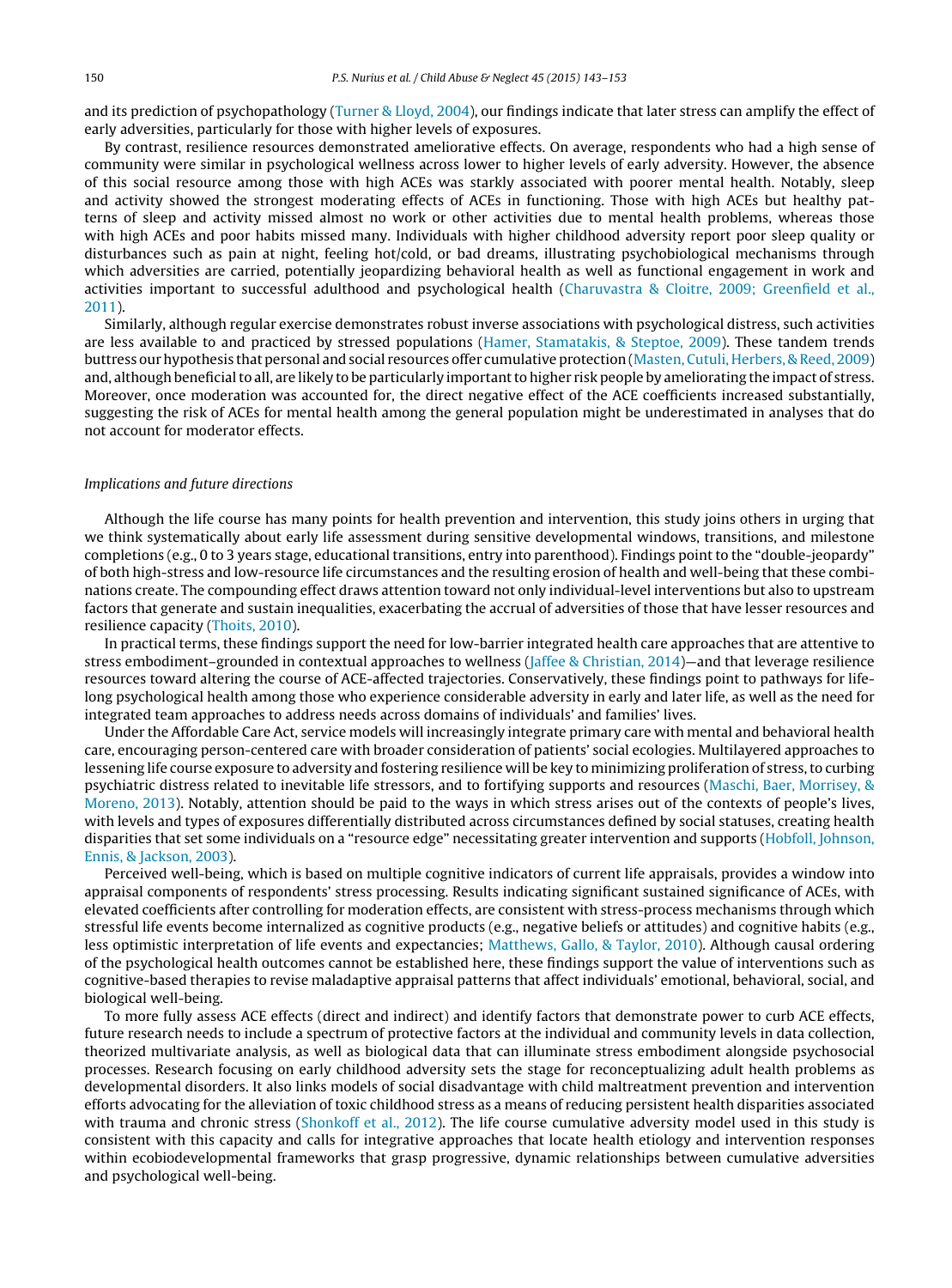#### <span id="page-8-0"></span>Use of administrative data and limitations

The current analysis draws on public health administrative data collected annually across all U.S. states. As part of a nationally integrated system, data from population-based surveys such as the BRFSS offer a practical strategy for developing a broadly based and multi-pathway understanding of life course adversities within a risk and protective factor framework. This framework yields valuable insights as to etiology and intervention targets related to psychological and physical health and their interplay. Data from sources such as child protective services tend to lack broader etiological antecedents, respondent characteristics, or later life outcomes important to life course examination, and limit attention to only those individuals with formally reported maltreatment or other serious adversities [\(Putnam-Hornstein,](#page-10-0) [Needell,](#page-10-0) [&](#page-10-0) [Rhodes,](#page-10-0) [2013\).](#page-10-0) Embedding child maltreatment and other toxic stressors into routine health surveys opens access to community-based samples that not only offer data complementary to other sources but are more representative of the general population.

Nevertheless, these benefits reside alongside limitations. These findings are based on self-reported, cross-sectional data, including a retrospective survey assessment of early adverse experiences that could introduce recall bias into the results. Because the current study is based on dichotomized yes/no responses of ever experiencing items before age 18 versus more precise prevalence or duration estimates, bias is likely reduced. Substantial testing of retrospective ACE accounts has demonstrated stable linear trends, minimal association with participants' psychological state at the time of data collection, and recall bias largely in the direction of underreporting ACE occurrences [\(Corso,](#page-9-0) [Edwards,](#page-9-0) [Fang,](#page-9-0) [&](#page-9-0) [Mercy,](#page-9-0) [2008;](#page-9-0) [Yancura](#page-9-0) [&](#page-9-0) [Aldwin,](#page-9-0) [2009\),](#page-9-0) including milder forms of childhood adversity associated with later mental health problems ([Taylor](#page-10-0) et [al.,](#page-10-0) [2006\)](#page-10-0) and comparison of retrospective and prospective results [\(Hardt,](#page-9-0) [Vellaisamy,](#page-9-0) [&](#page-9-0) [Schoon,](#page-9-0) [2010\).](#page-9-0) However, the presence of early adversity is nonetheless based on a limited number of items with multiple intervening decades, suggesting caution in interpretation.

As with most secondary analysis, measurement is constrained to the data routinely collected, which often includes single item measurement, can lack theoretically important variables, and limits the questions that can be posed. In examinations of early life adversity, exposure to poverty in childhood is a highly salient item, noting links between childhood SES and later life SES. While our study does make use of available measures of adult SES, information about early life poverty and economic status are not currently part of the BRFSS dataset. Potential for systematic patterns of nonparticipation, such as those who are not home-based, speak neither English nor Spanish, or not accessible by landline phone for interviewing, may contribute to biased estimate of population parameters. Despite these limitations, this study contributes to the empirical base regarding early life adversities and adult psychological health within a stress process framework, examining complex pathways into and through adulthood.

#### **Conclusion**

Prevention remains a top priority in the realm of child and family welfare and is the foremostimplication of early adversity research. Furthermore, early detection of and intervention in cases of child abuse, family dysfunction, and unmet psychosocial and functional needs can help to shift life course trajectories into more promising paths. At the same time, proliferating stress processes reinforce the ameliorative value of adversity assessment deeply into adulthood. Factors such as poverty, low educational attainment, inability to obtain professional care, adverse adult exposures, and limited supports strengthen the relationship of child trauma to health as well as bear their own imprint. This chaining pattern incrementally results in the stacking of risks and adversities that take environmental, psychosocial, and neurophysiological forms. Childhood trauma need not set the stage for poor mental health in adulthood, and indeed findings from this study demonstrate that it is, perhaps, never too late to scaffold wellness and high quality of life.

#### **References**

- Afifi, T. O., Mather, A., Boman, J., Fleisher, W., Enns, M. W., Macmillan, H., & Sareen, J. (2010). [Childhood](http://refhub.elsevier.com/S0145-2134(15)00092-7/sbref0005) [adversity](http://refhub.elsevier.com/S0145-2134(15)00092-7/sbref0005) [and](http://refhub.elsevier.com/S0145-2134(15)00092-7/sbref0005) [personality](http://refhub.elsevier.com/S0145-2134(15)00092-7/sbref0005) [disorders:](http://refhub.elsevier.com/S0145-2134(15)00092-7/sbref0005) [Results](http://refhub.elsevier.com/S0145-2134(15)00092-7/sbref0005) [from](http://refhub.elsevier.com/S0145-2134(15)00092-7/sbref0005) [a](http://refhub.elsevier.com/S0145-2134(15)00092-7/sbref0005) [nationally](http://refhub.elsevier.com/S0145-2134(15)00092-7/sbref0005) [representative](http://refhub.elsevier.com/S0145-2134(15)00092-7/sbref0005) [population-based](http://refhub.elsevier.com/S0145-2134(15)00092-7/sbref0005) [study.](http://refhub.elsevier.com/S0145-2134(15)00092-7/sbref0005) [Journal](http://refhub.elsevier.com/S0145-2134(15)00092-7/sbref0005) [of](http://refhub.elsevier.com/S0145-2134(15)00092-7/sbref0010) [Psychiatric](http://refhub.elsevier.com/S0145-2134(15)00092-7/sbref0005) [Research](http://refhub.elsevier.com/S0145-2134(15)00092-7/sbref0005)[,](http://refhub.elsevier.com/S0145-2134(15)00092-7/sbref0005) [45](http://refhub.elsevier.com/S0145-2134(15)00092-7/sbref0005)[\(6\),](http://refhub.elsevier.com/S0145-2134(15)00092-7/sbref0005) [814](http://refhub.elsevier.com/S0145-2134(15)00092-7/sbref0005)–[822.](http://refhub.elsevier.com/S0145-2134(15)00092-7/sbref0005)<br>Anda, R. F., Butchart, A., Felitti, V. J., & Brown, D. W. (2010). [Building](http://refhub.elsevier.com/S0145-2134(15)00092-7/sbref0010) [a](http://refhub.elsevier.com/S0145-2134(15)00092-7/sbref0010) [framework](http://refhub.elsevier.com/S0145-2134(15)00092-7/sbref0010) [for](http://refhub.elsevier.com/S0145-2134(15)00092-7/sbref0010) [global](http://refhub.elsevier.com/S0145-2134(15)00092-7/sbref0010) [surveillance](http://refhub.elsevier.com/S0145-2134(15)00092-7/sbref0010) of [the](http://refhub.elsevier.com/S0145-2134(15)00092-7/sbref0010) publi
- [childhood](http://refhub.elsevier.com/S0145-2134(15)00092-7/sbref0010) [experiences.](http://refhub.elsevier.com/S0145-2134(15)00092-7/sbref0010) [American](http://refhub.elsevier.com/S0145-2134(15)00092-7/sbref0010) [Journal](http://refhub.elsevier.com/S0145-2134(15)00092-7/sbref0010) [of](http://refhub.elsevier.com/S0145-2134(15)00092-7/sbref0010) [Preventive](http://refhub.elsevier.com/S0145-2134(15)00092-7/sbref0010) [Medicine](http://refhub.elsevier.com/S0145-2134(15)00092-7/sbref0010), [39](http://refhub.elsevier.com/S0145-2134(15)00092-7/sbref0010)[\(1\),](http://refhub.elsevier.com/S0145-2134(15)00092-7/sbref0010) [93–98.](http://refhub.elsevier.com/S0145-2134(15)00092-7/sbref0010)

Anda, R. F., Felitti, V. J., Bremner, J. D., Walker, J., Whitfield, C., Perry, B. D., & Giles, W. H.(2006). [The](http://refhub.elsevier.com/S0145-2134(15)00092-7/sbref0015) [enduring](http://refhub.elsevier.com/S0145-2134(15)00092-7/sbref0015) [effects](http://refhub.elsevier.com/S0145-2134(15)00092-7/sbref0015) [of](http://refhub.elsevier.com/S0145-2134(15)00092-7/sbref0015) [abuse](http://refhub.elsevier.com/S0145-2134(15)00092-7/sbref0015) [and](http://refhub.elsevier.com/S0145-2134(15)00092-7/sbref0015) [related](http://refhub.elsevier.com/S0145-2134(15)00092-7/sbref0015) [adverse](http://refhub.elsevier.com/S0145-2134(15)00092-7/sbref0015) [experiences](http://refhub.elsevier.com/S0145-2134(15)00092-7/sbref0015) [in](http://refhub.elsevier.com/S0145-2134(15)00092-7/sbref0015) [childhood.](http://refhub.elsevier.com/S0145-2134(15)00092-7/sbref0015) [A](http://refhub.elsevier.com/S0145-2134(15)00092-7/sbref0015) [convergence](http://refhub.elsevier.com/S0145-2134(15)00092-7/sbref0015) [of](http://refhub.elsevier.com/S0145-2134(15)00092-7/sbref0015) [evidence](http://refhub.elsevier.com/S0145-2134(15)00092-7/sbref0015) [from](http://refhub.elsevier.com/S0145-2134(15)00092-7/sbref0015) [neurobiology](http://refhub.elsevier.com/S0145-2134(15)00092-7/sbref0015) [and](http://refhub.elsevier.com/S0145-2134(15)00092-7/sbref0015) [epidemiology.](http://refhub.elsevier.com/S0145-2134(15)00092-7/sbref0015) [European](http://refhub.elsevier.com/S0145-2134(15)00092-7/sbref0015) [Archives](http://refhub.elsevier.com/S0145-2134(15)00092-7/sbref0015) [of](http://refhub.elsevier.com/S0145-2134(15)00092-7/sbref0015) [Psychiatry](http://refhub.elsevier.com/S0145-2134(15)00092-7/sbref0015) [Clinical](http://refhub.elsevier.com/S0145-2134(15)00092-7/sbref0015) [Neuroscience](http://refhub.elsevier.com/S0145-2134(15)00092-7/sbref0015)[,](http://refhub.elsevier.com/S0145-2134(15)00092-7/sbref0015) [256](http://refhub.elsevier.com/S0145-2134(15)00092-7/sbref0015)[\(3\),](http://refhub.elsevier.com/S0145-2134(15)00092-7/sbref0015) [174](http://refhub.elsevier.com/S0145-2134(15)00092-7/sbref0015)–[186.](http://refhub.elsevier.com/S0145-2134(15)00092-7/sbref0015) Aneshensel, C. S. (2009). [Toward](http://refhub.elsevier.com/S0145-2134(15)00092-7/sbref0020) [explaining](http://refhub.elsevier.com/S0145-2134(15)00092-7/sbref0020) [mental](http://refhub.elsevier.com/S0145-2134(15)00092-7/sbref0020) [health](http://refhub.elsevier.com/S0145-2134(15)00092-7/sbref0020) [disparities.](http://refhub.elsevier.com/S0145-2134(15)00092-7/sbref0020) [Journal](http://refhub.elsevier.com/S0145-2134(15)00092-7/sbref0020) [of](http://refhub.elsevier.com/S0145-2134(15)00092-7/sbref0020) [Health](http://refhub.elsevier.com/S0145-2134(15)00092-7/sbref0020) [and](http://refhub.elsevier.com/S0145-2134(15)00092-7/sbref0020) [Social](http://refhub.elsevier.com/S0145-2134(15)00092-7/sbref0020) [Behavior](http://refhub.elsevier.com/S0145-2134(15)00092-7/sbref0020)[,](http://refhub.elsevier.com/S0145-2134(15)00092-7/sbref0020) [50](http://refhub.elsevier.com/S0145-2134(15)00092-7/sbref0020)[,](http://refhub.elsevier.com/S0145-2134(15)00092-7/sbref0020) [377](http://refhub.elsevier.com/S0145-2134(15)00092-7/sbref0020)–[394.](http://refhub.elsevier.com/S0145-2134(15)00092-7/sbref0020)

Anderson, P. L., Tiro, J. A., Price, A. W., Bender, M. A., & Kaslow, N. J. (2002). [Additive](http://refhub.elsevier.com/S0145-2134(15)00092-7/sbref0025) [impact](http://refhub.elsevier.com/S0145-2134(15)00092-7/sbref0025) [of](http://refhub.elsevier.com/S0145-2134(15)00092-7/sbref0025) [childhood](http://refhub.elsevier.com/S0145-2134(15)00092-7/sbref0025) [emotional,](http://refhub.elsevier.com/S0145-2134(15)00092-7/sbref0025) [physical,](http://refhub.elsevier.com/S0145-2134(15)00092-7/sbref0025) [and](http://refhub.elsevier.com/S0145-2134(15)00092-7/sbref0025) [sexual](http://refhub.elsevier.com/S0145-2134(15)00092-7/sbref0025) [abuse](http://refhub.elsevier.com/S0145-2134(15)00092-7/sbref0025) [on](http://refhub.elsevier.com/S0145-2134(15)00092-7/sbref0025) [suicide](http://refhub.elsevier.com/S0145-2134(15)00092-7/sbref0025) [attempts](http://refhub.elsevier.com/S0145-2134(15)00092-7/sbref0025) [among](http://refhub.elsevier.com/S0145-2134(15)00092-7/sbref0025) [low-income](http://refhub.elsevier.com/S0145-2134(15)00092-7/sbref0025) [African-American](http://refhub.elsevier.com/S0145-2134(15)00092-7/sbref0025) [women.](http://refhub.elsevier.com/S0145-2134(15)00092-7/sbref0025) [Suicide](http://refhub.elsevier.com/S0145-2134(15)00092-7/sbref0025) [and](http://refhub.elsevier.com/S0145-2134(15)00092-7/sbref0025) [Life-Threatening](http://refhub.elsevier.com/S0145-2134(15)00092-7/sbref0025) [Behavior](http://refhub.elsevier.com/S0145-2134(15)00092-7/sbref0025)[,](http://refhub.elsevier.com/S0145-2134(15)00092-7/sbref0025) [32](http://refhub.elsevier.com/S0145-2134(15)00092-7/sbref0025)[\(2\),](http://refhub.elsevier.com/S0145-2134(15)00092-7/sbref0025) [131](http://refhub.elsevier.com/S0145-2134(15)00092-7/sbref0025)–[138.](http://refhub.elsevier.com/S0145-2134(15)00092-7/sbref0025)

Arata, C. M., Langhinrichsen-Rohling, J., Bowers, D., & O'Brien, N. (2007). [Differential](http://refhub.elsevier.com/S0145-2134(15)00092-7/sbref0030) [correlates](http://refhub.elsevier.com/S0145-2134(15)00092-7/sbref0030) [of](http://refhub.elsevier.com/S0145-2134(15)00092-7/sbref0030) [multi-type](http://refhub.elsevier.com/S0145-2134(15)00092-7/sbref0030) [maltreatment](http://refhub.elsevier.com/S0145-2134(15)00092-7/sbref0030) [among](http://refhub.elsevier.com/S0145-2134(15)00092-7/sbref0030) [urban](http://refhub.elsevier.com/S0145-2134(15)00092-7/sbref0030) [youth.](http://refhub.elsevier.com/S0145-2134(15)00092-7/sbref0030) [Child](http://refhub.elsevier.com/S0145-2134(15)00092-7/sbref0030) [Abuse](http://refhub.elsevier.com/S0145-2134(15)00092-7/sbref0030) [&](http://refhub.elsevier.com/S0145-2134(15)00092-7/sbref0030) [Neglect](http://refhub.elsevier.com/S0145-2134(15)00092-7/sbref0030), [31](http://refhub.elsevier.com/S0145-2134(15)00092-7/sbref0030)[\(4\),](http://refhub.elsevier.com/S0145-2134(15)00092-7/sbref0030) [393–415.](http://refhub.elsevier.com/S0145-2134(15)00092-7/sbref0030)

Ben-Shlomo, Y., & Kuh, D. (2002). [A](http://refhub.elsevier.com/S0145-2134(15)00092-7/sbref0035) [life](http://refhub.elsevier.com/S0145-2134(15)00092-7/sbref0035) [course](http://refhub.elsevier.com/S0145-2134(15)00092-7/sbref0035) [approach](http://refhub.elsevier.com/S0145-2134(15)00092-7/sbref0035) [to](http://refhub.elsevier.com/S0145-2134(15)00092-7/sbref0035) [chronic](http://refhub.elsevier.com/S0145-2134(15)00092-7/sbref0035) [disease](http://refhub.elsevier.com/S0145-2134(15)00092-7/sbref0035) [epidemiology:](http://refhub.elsevier.com/S0145-2134(15)00092-7/sbref0035) [Conceptual](http://refhub.elsevier.com/S0145-2134(15)00092-7/sbref0035) [models,](http://refhub.elsevier.com/S0145-2134(15)00092-7/sbref0035) [empirical](http://refhub.elsevier.com/S0145-2134(15)00092-7/sbref0035) [challenges](http://refhub.elsevier.com/S0145-2134(15)00092-7/sbref0035) [and](http://refhub.elsevier.com/S0145-2134(15)00092-7/sbref0035) [interdisciplinary](http://refhub.elsevier.com/S0145-2134(15)00092-7/sbref0035) [perspectives.](http://refhub.elsevier.com/S0145-2134(15)00092-7/sbref0035) [International](http://refhub.elsevier.com/S0145-2134(15)00092-7/sbref0035) [Journal](http://refhub.elsevier.com/S0145-2134(15)00092-7/sbref0035) [of](http://refhub.elsevier.com/S0145-2134(15)00092-7/sbref0035) [Epidemiology](http://refhub.elsevier.com/S0145-2134(15)00092-7/sbref0035)[,](http://refhub.elsevier.com/S0145-2134(15)00092-7/sbref0035) [31](http://refhub.elsevier.com/S0145-2134(15)00092-7/sbref0035), [285](http://refhub.elsevier.com/S0145-2134(15)00092-7/sbref0035)–[293.](http://refhub.elsevier.com/S0145-2134(15)00092-7/sbref0035)

Bonanno, G. A., & Mancini, A. D. (2008). [The](http://refhub.elsevier.com/S0145-2134(15)00092-7/sbref0040) [human](http://refhub.elsevier.com/S0145-2134(15)00092-7/sbref0040) [capacity](http://refhub.elsevier.com/S0145-2134(15)00092-7/sbref0040) [to](http://refhub.elsevier.com/S0145-2134(15)00092-7/sbref0040) [thrive](http://refhub.elsevier.com/S0145-2134(15)00092-7/sbref0040) [in](http://refhub.elsevier.com/S0145-2134(15)00092-7/sbref0040) [the](http://refhub.elsevier.com/S0145-2134(15)00092-7/sbref0040) [face](http://refhub.elsevier.com/S0145-2134(15)00092-7/sbref0040) [of](http://refhub.elsevier.com/S0145-2134(15)00092-7/sbref0040) [potential](http://refhub.elsevier.com/S0145-2134(15)00092-7/sbref0040) [trauma.](http://refhub.elsevier.com/S0145-2134(15)00092-7/sbref0040) [Pediatrics](http://refhub.elsevier.com/S0145-2134(15)00092-7/sbref0040)[,](http://refhub.elsevier.com/S0145-2134(15)00092-7/sbref0040) [121](http://refhub.elsevier.com/S0145-2134(15)00092-7/sbref0040)[\(2\),](http://refhub.elsevier.com/S0145-2134(15)00092-7/sbref0040) [369](http://refhub.elsevier.com/S0145-2134(15)00092-7/sbref0040)-[375.](http://refhub.elsevier.com/S0145-2134(15)00092-7/sbref0040)

Callaghan, P. (2004). [Exercise:](http://refhub.elsevier.com/S0145-2134(15)00092-7/sbref0045) [A](http://refhub.elsevier.com/S0145-2134(15)00092-7/sbref0045) [neglected](http://refhub.elsevier.com/S0145-2134(15)00092-7/sbref0045) [intervention](http://refhub.elsevier.com/S0145-2134(15)00092-7/sbref0045) [in](http://refhub.elsevier.com/S0145-2134(15)00092-7/sbref0045) [mental](http://refhub.elsevier.com/S0145-2134(15)00092-7/sbref0045) [health](http://refhub.elsevier.com/S0145-2134(15)00092-7/sbref0045) [care?](http://refhub.elsevier.com/S0145-2134(15)00092-7/sbref0045) [Journal](http://refhub.elsevier.com/S0145-2134(15)00092-7/sbref0045) [of](http://refhub.elsevier.com/S0145-2134(15)00092-7/sbref0045) [Psychiatric](http://refhub.elsevier.com/S0145-2134(15)00092-7/sbref0045) [and](http://refhub.elsevier.com/S0145-2134(15)00092-7/sbref0045) [Mental](http://refhub.elsevier.com/S0145-2134(15)00092-7/sbref0045) [Health](http://refhub.elsevier.com/S0145-2134(15)00092-7/sbref0045) [Nursing](http://refhub.elsevier.com/S0145-2134(15)00092-7/sbref0045)[,](http://refhub.elsevier.com/S0145-2134(15)00092-7/sbref0045) [11](http://refhub.elsevier.com/S0145-2134(15)00092-7/sbref0045)[,](http://refhub.elsevier.com/S0145-2134(15)00092-7/sbref0045) [476–483.](http://refhub.elsevier.com/S0145-2134(15)00092-7/sbref0045)

Camacho, T. C., Roberts, R. E., Lazarus, N. B., Kaplan, G. A., & Cohen, R. D. (1991). [Physical](http://refhub.elsevier.com/S0145-2134(15)00092-7/sbref0050) [activity](http://refhub.elsevier.com/S0145-2134(15)00092-7/sbref0050) [and](http://refhub.elsevier.com/S0145-2134(15)00092-7/sbref0050) [depression:](http://refhub.elsevier.com/S0145-2134(15)00092-7/sbref0050) [Evidence](http://refhub.elsevier.com/S0145-2134(15)00092-7/sbref0050) [from](http://refhub.elsevier.com/S0145-2134(15)00092-7/sbref0050) [the](http://refhub.elsevier.com/S0145-2134(15)00092-7/sbref0050) [Alameda](http://refhub.elsevier.com/S0145-2134(15)00092-7/sbref0050) [County](http://refhub.elsevier.com/S0145-2134(15)00092-7/sbref0050) [Study.](http://refhub.elsevier.com/S0145-2134(15)00092-7/sbref0050) [American](http://refhub.elsevier.com/S0145-2134(15)00092-7/sbref0050) [Journal](http://refhub.elsevier.com/S0145-2134(15)00092-7/sbref0050) [of](http://refhub.elsevier.com/S0145-2134(15)00092-7/sbref0050) [Epidemiology](http://refhub.elsevier.com/S0145-2134(15)00092-7/sbref0050)[,](http://refhub.elsevier.com/S0145-2134(15)00092-7/sbref0050) [134](http://refhub.elsevier.com/S0145-2134(15)00092-7/sbref0050)[\(2\),](http://refhub.elsevier.com/S0145-2134(15)00092-7/sbref0050) [220–231.](http://refhub.elsevier.com/S0145-2134(15)00092-7/sbref0050)

Centers for Disease Control and Prevention. (2011). [BRFSS:](http://refhub.elsevier.com/S0145-2134(15)00092-7/sbref0055) [Turning](http://refhub.elsevier.com/S0145-2134(15)00092-7/sbref0055) [information](http://refhub.elsevier.com/S0145-2134(15)00092-7/sbref0055) [into](http://refhub.elsevier.com/S0145-2134(15)00092-7/sbref0055) [health](http://refhub.elsevier.com/S0145-2134(15)00092-7/sbref0055). [Retrieved](http://refhub.elsevier.com/S0145-2134(15)00092-7/sbref0055) [from](http://refhub.elsevier.com/S0145-2134(15)00092-7/sbref0055) [http://www.cdc.gov/BRFSS/index.htm](http://refhub.elsevier.com/S0145-2134(15)00092-7/sbref0055).

Chapman, D. P., Wheaton, A. G., Anda, R. F., Croft, J. B., Edwards, V. J., Liu, Y., & Perry, G. S. (2011). [Adverse](http://refhub.elsevier.com/S0145-2134(15)00092-7/sbref0060) [childhood](http://refhub.elsevier.com/S0145-2134(15)00092-7/sbref0060) [experiences](http://refhub.elsevier.com/S0145-2134(15)00092-7/sbref0060) [and](http://refhub.elsevier.com/S0145-2134(15)00092-7/sbref0060) [sleep](http://refhub.elsevier.com/S0145-2134(15)00092-7/sbref0060) [disturbances](http://refhub.elsevier.com/S0145-2134(15)00092-7/sbref0060) [in](http://refhub.elsevier.com/S0145-2134(15)00092-7/sbref0060) [adults.](http://refhub.elsevier.com/S0145-2134(15)00092-7/sbref0060) [Sleep](http://refhub.elsevier.com/S0145-2134(15)00092-7/sbref0060) [Medicine](http://refhub.elsevier.com/S0145-2134(15)00092-7/sbref0060), [12](http://refhub.elsevier.com/S0145-2134(15)00092-7/sbref0060)[,](http://refhub.elsevier.com/S0145-2134(15)00092-7/sbref0060) [773–779.](http://refhub.elsevier.com/S0145-2134(15)00092-7/sbref0060)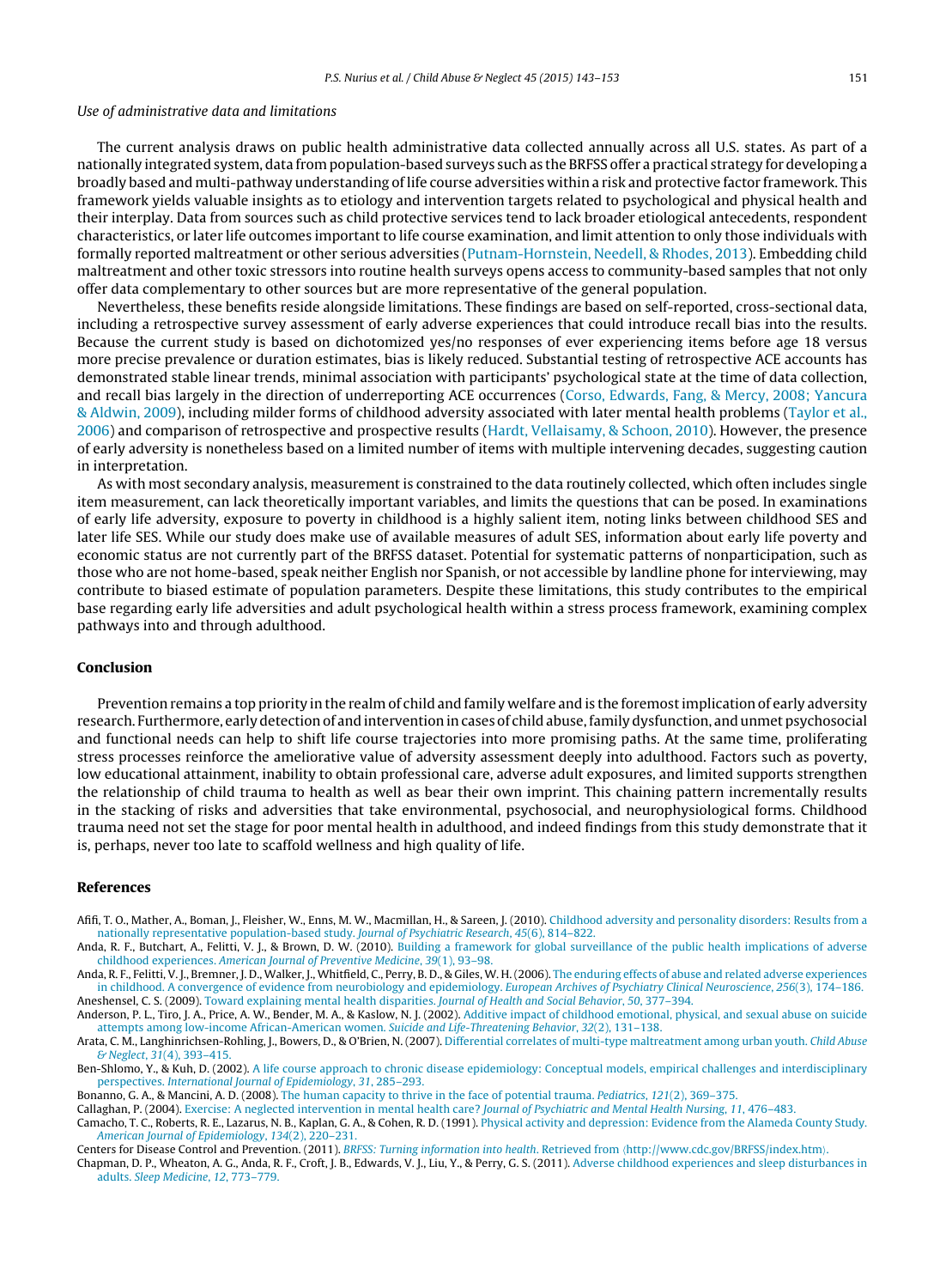<span id="page-9-0"></span>Chapman, D. P., Whitfield, C. L., Felitti, V. J., Dube, S. R., Edwards, V. J., & Anda, R. F. (2004). [Adverse](http://refhub.elsevier.com/S0145-2134(15)00092-7/sbref0065) [childhood](http://refhub.elsevier.com/S0145-2134(15)00092-7/sbref0065) [experiences](http://refhub.elsevier.com/S0145-2134(15)00092-7/sbref0065) [and](http://refhub.elsevier.com/S0145-2134(15)00092-7/sbref0065) [the](http://refhub.elsevier.com/S0145-2134(15)00092-7/sbref0065) [risk](http://refhub.elsevier.com/S0145-2134(15)00092-7/sbref0065) [of](http://refhub.elsevier.com/S0145-2134(15)00092-7/sbref0065) [depressive](http://refhub.elsevier.com/S0145-2134(15)00092-7/sbref0065) [disorders](http://refhub.elsevier.com/S0145-2134(15)00092-7/sbref0065) [in](http://refhub.elsevier.com/S0145-2134(15)00092-7/sbref0065) [adulthood.](http://refhub.elsevier.com/S0145-2134(15)00092-7/sbref0065) [Journal](http://refhub.elsevier.com/S0145-2134(15)00092-7/sbref0065) [of](http://refhub.elsevier.com/S0145-2134(15)00092-7/sbref0065) [Affective](http://refhub.elsevier.com/S0145-2134(15)00092-7/sbref0065) [Disorders](http://refhub.elsevier.com/S0145-2134(15)00092-7/sbref0065)[,](http://refhub.elsevier.com/S0145-2134(15)00092-7/sbref0065) [82](http://refhub.elsevier.com/S0145-2134(15)00092-7/sbref0065)[\(2\),](http://refhub.elsevier.com/S0145-2134(15)00092-7/sbref0065) [217](http://refhub.elsevier.com/S0145-2134(15)00092-7/sbref0065)–[225.](http://refhub.elsevier.com/S0145-2134(15)00092-7/sbref0065)

Charuvastra, A., & Cloitre, M. (2009). [Safe](http://refhub.elsevier.com/S0145-2134(15)00092-7/sbref0070) [enough](http://refhub.elsevier.com/S0145-2134(15)00092-7/sbref0070) [to](http://refhub.elsevier.com/S0145-2134(15)00092-7/sbref0070) [sleep:](http://refhub.elsevier.com/S0145-2134(15)00092-7/sbref0070) [Sleep](http://refhub.elsevier.com/S0145-2134(15)00092-7/sbref0070) [disruptions](http://refhub.elsevier.com/S0145-2134(15)00092-7/sbref0070) [associated](http://refhub.elsevier.com/S0145-2134(15)00092-7/sbref0070) [with](http://refhub.elsevier.com/S0145-2134(15)00092-7/sbref0070) [trauma,](http://refhub.elsevier.com/S0145-2134(15)00092-7/sbref0070) [posttraumatic](http://refhub.elsevier.com/S0145-2134(15)00092-7/sbref0070) [stress,](http://refhub.elsevier.com/S0145-2134(15)00092-7/sbref0070) [and](http://refhub.elsevier.com/S0145-2134(15)00092-7/sbref0070) [anxiety](http://refhub.elsevier.com/S0145-2134(15)00092-7/sbref0070) [in](http://refhub.elsevier.com/S0145-2134(15)00092-7/sbref0070) [children](http://refhub.elsevier.com/S0145-2134(15)00092-7/sbref0070) [and](http://refhub.elsevier.com/S0145-2134(15)00092-7/sbref0070) [adolescents.](http://refhub.elsevier.com/S0145-2134(15)00092-7/sbref0070) [Child](http://refhub.elsevier.com/S0145-2134(15)00092-7/sbref0070) [and](http://refhub.elsevier.com/S0145-2134(15)00092-7/sbref0070) [Adolescent](http://refhub.elsevier.com/S0145-2134(15)00092-7/sbref0070) [Psychiatric](http://refhub.elsevier.com/S0145-2134(15)00092-7/sbref0070) [Clinics](http://refhub.elsevier.com/S0145-2134(15)00092-7/sbref0070) [of](http://refhub.elsevier.com/S0145-2134(15)00092-7/sbref0070) [North](http://refhub.elsevier.com/S0145-2134(15)00092-7/sbref0070) [America](http://refhub.elsevier.com/S0145-2134(15)00092-7/sbref0070)[,](http://refhub.elsevier.com/S0145-2134(15)00092-7/sbref0070) [18](http://refhub.elsevier.com/S0145-2134(15)00092-7/sbref0070)[\(4\),](http://refhub.elsevier.com/S0145-2134(15)00092-7/sbref0070) [877](http://refhub.elsevier.com/S0145-2134(15)00092-7/sbref0070)–[891.](http://refhub.elsevier.com/S0145-2134(15)00092-7/sbref0070)

Chatburn, A., Coussens, S., & Kohler, M. J. (2014). [Resiliency](http://refhub.elsevier.com/S0145-2134(15)00092-7/sbref0075) [as](http://refhub.elsevier.com/S0145-2134(15)00092-7/sbref0075) [a](http://refhub.elsevier.com/S0145-2134(15)00092-7/sbref0075) [mediator](http://refhub.elsevier.com/S0145-2134(15)00092-7/sbref0075) [of](http://refhub.elsevier.com/S0145-2134(15)00092-7/sbref0075) [the](http://refhub.elsevier.com/S0145-2134(15)00092-7/sbref0075) [impact](http://refhub.elsevier.com/S0145-2134(15)00092-7/sbref0075) [of](http://refhub.elsevier.com/S0145-2134(15)00092-7/sbref0075) [sleep](http://refhub.elsevier.com/S0145-2134(15)00092-7/sbref0075) [on](http://refhub.elsevier.com/S0145-2134(15)00092-7/sbref0075) [child](http://refhub.elsevier.com/S0145-2134(15)00092-7/sbref0075) [and](http://refhub.elsevier.com/S0145-2134(15)00092-7/sbref0075) [adolescent](http://refhub.elsevier.com/S0145-2134(15)00092-7/sbref0075) [behavior.](http://refhub.elsevier.com/S0145-2134(15)00092-7/sbref0075) [Nature](http://refhub.elsevier.com/S0145-2134(15)00092-7/sbref0075) [and](http://refhub.elsevier.com/S0145-2134(15)00092-7/sbref0075) [Science](http://refhub.elsevier.com/S0145-2134(15)00092-7/sbref0075) [of](http://refhub.elsevier.com/S0145-2134(15)00092-7/sbref0075) [Sleep](http://refhub.elsevier.com/S0145-2134(15)00092-7/sbref0075)[,](http://refhub.elsevier.com/S0145-2134(15)00092-7/sbref0075) [6](http://refhub.elsevier.com/S0145-2134(15)00092-7/sbref0075), [1–9.](http://refhub.elsevier.com/S0145-2134(15)00092-7/sbref0075)

Corso, P. S., Edwards, V. J., Fang, X., & Mercy, J. A. (2008). [Health-related](http://refhub.elsevier.com/S0145-2134(15)00092-7/sbref0080) [quality](http://refhub.elsevier.com/S0145-2134(15)00092-7/sbref0080) [of](http://refhub.elsevier.com/S0145-2134(15)00092-7/sbref0080) [life](http://refhub.elsevier.com/S0145-2134(15)00092-7/sbref0080) [among](http://refhub.elsevier.com/S0145-2134(15)00092-7/sbref0080) [adults](http://refhub.elsevier.com/S0145-2134(15)00092-7/sbref0080) [who](http://refhub.elsevier.com/S0145-2134(15)00092-7/sbref0080) [experienced](http://refhub.elsevier.com/S0145-2134(15)00092-7/sbref0080) [maltreatment](http://refhub.elsevier.com/S0145-2134(15)00092-7/sbref0080) [during](http://refhub.elsevier.com/S0145-2134(15)00092-7/sbref0080) [childhood.](http://refhub.elsevier.com/S0145-2134(15)00092-7/sbref0080) [American](http://refhub.elsevier.com/S0145-2134(15)00092-7/sbref0080) [Journal](http://refhub.elsevier.com/S0145-2134(15)00092-7/sbref0080) [of](http://refhub.elsevier.com/S0145-2134(15)00092-7/sbref0080) [Public](http://refhub.elsevier.com/S0145-2134(15)00092-7/sbref0080) [Health](http://refhub.elsevier.com/S0145-2134(15)00092-7/sbref0080)[,](http://refhub.elsevier.com/S0145-2134(15)00092-7/sbref0080) [98](http://refhub.elsevier.com/S0145-2134(15)00092-7/sbref0080)[\(6\),](http://refhub.elsevier.com/S0145-2134(15)00092-7/sbref0080) [1094.](http://refhub.elsevier.com/S0145-2134(15)00092-7/sbref0080)

Danese, A., & McEwen, B. S. (2012). [Adverse](http://refhub.elsevier.com/S0145-2134(15)00092-7/sbref0085) [childhood](http://refhub.elsevier.com/S0145-2134(15)00092-7/sbref0085) [experiences,](http://refhub.elsevier.com/S0145-2134(15)00092-7/sbref0085) [allostasis,](http://refhub.elsevier.com/S0145-2134(15)00092-7/sbref0085) [allostatic](http://refhub.elsevier.com/S0145-2134(15)00092-7/sbref0085) [load,](http://refhub.elsevier.com/S0145-2134(15)00092-7/sbref0085) [and](http://refhub.elsevier.com/S0145-2134(15)00092-7/sbref0085) [age-related](http://refhub.elsevier.com/S0145-2134(15)00092-7/sbref0085) [disease.](http://refhub.elsevier.com/S0145-2134(15)00092-7/sbref0085) [Physiology](http://refhub.elsevier.com/S0145-2134(15)00092-7/sbref0085) [&](http://refhub.elsevier.com/S0145-2134(15)00092-7/sbref0085) [Behavior](http://refhub.elsevier.com/S0145-2134(15)00092-7/sbref0085)[,](http://refhub.elsevier.com/S0145-2134(15)00092-7/sbref0085) [106](http://refhub.elsevier.com/S0145-2134(15)00092-7/sbref0085)[\(1\),](http://refhub.elsevier.com/S0145-2134(15)00092-7/sbref0085) 29-39. Danese, A., Moffitt, T., Harrington, H., Milne, B., Polanczyk, G., Pariante, C., & Caspi, A. (2009). [Adverse](http://refhub.elsevier.com/S0145-2134(15)00092-7/sbref0090) [childhood](http://refhub.elsevier.com/S0145-2134(15)00092-7/sbref0090) [experiences](http://refhub.elsevier.com/S0145-2134(15)00092-7/sbref0090) [and](http://refhub.elsevier.com/S0145-2134(15)00092-7/sbref0090) [adult](http://refhub.elsevier.com/S0145-2134(15)00092-7/sbref0090) [risk](http://refhub.elsevier.com/S0145-2134(15)00092-7/sbref0090) [factors](http://refhub.elsevier.com/S0145-2134(15)00092-7/sbref0090) [for](http://refhub.elsevier.com/S0145-2134(15)00092-7/sbref0090)

[age-related](http://refhub.elsevier.com/S0145-2134(15)00092-7/sbref0090) [disease:](http://refhub.elsevier.com/S0145-2134(15)00092-7/sbref0090) [Depression,](http://refhub.elsevier.com/S0145-2134(15)00092-7/sbref0090) [inflammation,](http://refhub.elsevier.com/S0145-2134(15)00092-7/sbref0090) [and](http://refhub.elsevier.com/S0145-2134(15)00092-7/sbref0090) [clustering](http://refhub.elsevier.com/S0145-2134(15)00092-7/sbref0090) [of](http://refhub.elsevier.com/S0145-2134(15)00092-7/sbref0090) [metabolic](http://refhub.elsevier.com/S0145-2134(15)00092-7/sbref0090) [risk](http://refhub.elsevier.com/S0145-2134(15)00092-7/sbref0090) [markers.](http://refhub.elsevier.com/S0145-2134(15)00092-7/sbref0090) [Archives](http://refhub.elsevier.com/S0145-2134(15)00092-7/sbref0090) [Pediatric](http://refhub.elsevier.com/S0145-2134(15)00092-7/sbref0090) [Adolescent](http://refhub.elsevier.com/S0145-2134(15)00092-7/sbref0090) [Medicine](http://refhub.elsevier.com/S0145-2134(15)00092-7/sbref0090)[,](http://refhub.elsevier.com/S0145-2134(15)00092-7/sbref0090) [12](http://refhub.elsevier.com/S0145-2134(15)00092-7/sbref0090)[,](http://refhub.elsevier.com/S0145-2134(15)00092-7/sbref0090) [1135–1143.](http://refhub.elsevier.com/S0145-2134(15)00092-7/sbref0090) Dube, S. R., Anda, R. F., Felitti, V. J., Chapman, D. P., Williamson, D. F., & Giles, W. H.(2001). [Childhood](http://refhub.elsevier.com/S0145-2134(15)00092-7/sbref0095) [abuse,](http://refhub.elsevier.com/S0145-2134(15)00092-7/sbref0095) [household](http://refhub.elsevier.com/S0145-2134(15)00092-7/sbref0095) [dysfunction,](http://refhub.elsevier.com/S0145-2134(15)00092-7/sbref0095) [and](http://refhub.elsevier.com/S0145-2134(15)00092-7/sbref0095) [the](http://refhub.elsevier.com/S0145-2134(15)00092-7/sbref0095) [risk](http://refhub.elsevier.com/S0145-2134(15)00092-7/sbref0095) [of](http://refhub.elsevier.com/S0145-2134(15)00092-7/sbref0095) [attempted](http://refhub.elsevier.com/S0145-2134(15)00092-7/sbref0095) [suicide](http://refhub.elsevier.com/S0145-2134(15)00092-7/sbref0095) [throughout](http://refhub.elsevier.com/S0145-2134(15)00092-7/sbref0095) [the](http://refhub.elsevier.com/S0145-2134(15)00092-7/sbref0095) [life](http://refhub.elsevier.com/S0145-2134(15)00092-7/sbref0095) [span.](http://refhub.elsevier.com/S0145-2134(15)00092-7/sbref0095) [Journal](http://refhub.elsevier.com/S0145-2134(15)00092-7/sbref0095) [of](http://refhub.elsevier.com/S0145-2134(15)00092-7/sbref0095) [the](http://refhub.elsevier.com/S0145-2134(15)00092-7/sbref0095) [American](http://refhub.elsevier.com/S0145-2134(15)00092-7/sbref0095) [Medical](http://refhub.elsevier.com/S0145-2134(15)00092-7/sbref0095) [Association](http://refhub.elsevier.com/S0145-2134(15)00092-7/sbref0095)[,](http://refhub.elsevier.com/S0145-2134(15)00092-7/sbref0095) [286](http://refhub.elsevier.com/S0145-2134(15)00092-7/sbref0095)[,](http://refhub.elsevier.com/S0145-2134(15)00092-7/sbref0095) [3089–3096.](http://refhub.elsevier.com/S0145-2134(15)00092-7/sbref0095)

Dube, S. R., Felitti, V. J., Dong, M., Chapman, D. P., Giles, W. H., & Anda, R. F. (2003). [Childhood](http://refhub.elsevier.com/S0145-2134(15)00092-7/sbref0100) [abuse,](http://refhub.elsevier.com/S0145-2134(15)00092-7/sbref0100) [neglect,](http://refhub.elsevier.com/S0145-2134(15)00092-7/sbref0100) [and](http://refhub.elsevier.com/S0145-2134(15)00092-7/sbref0100) [household](http://refhub.elsevier.com/S0145-2134(15)00092-7/sbref0100) [dysfunction](http://refhub.elsevier.com/S0145-2134(15)00092-7/sbref0100) [and](http://refhub.elsevier.com/S0145-2134(15)00092-7/sbref0100) [the](http://refhub.elsevier.com/S0145-2134(15)00092-7/sbref0100) [risk](http://refhub.elsevier.com/S0145-2134(15)00092-7/sbref0100) [of](http://refhub.elsevier.com/S0145-2134(15)00092-7/sbref0100) [illicit](http://refhub.elsevier.com/S0145-2134(15)00092-7/sbref0100) [drug](http://refhub.elsevier.com/S0145-2134(15)00092-7/sbref0100) [use:](http://refhub.elsevier.com/S0145-2134(15)00092-7/sbref0100) [The](http://refhub.elsevier.com/S0145-2134(15)00092-7/sbref0100) [adverse](http://refhub.elsevier.com/S0145-2134(15)00092-7/sbref0100) [childhood](http://refhub.elsevier.com/S0145-2134(15)00092-7/sbref0100) [experiences](http://refhub.elsevier.com/S0145-2134(15)00092-7/sbref0100) [study.](http://refhub.elsevier.com/S0145-2134(15)00092-7/sbref0100) [Pediatrics](http://refhub.elsevier.com/S0145-2134(15)00092-7/sbref0100)[,](http://refhub.elsevier.com/S0145-2134(15)00092-7/sbref0100) [111](http://refhub.elsevier.com/S0145-2134(15)00092-7/sbref0100)[\(3\),](http://refhub.elsevier.com/S0145-2134(15)00092-7/sbref0100) [564–572.](http://refhub.elsevier.com/S0145-2134(15)00092-7/sbref0100)

Dube, S. R.,Williamson, D. F., Thompson, T., Felitti, V. J., & Anda, R. F.(2004). [Assessing](http://refhub.elsevier.com/S0145-2134(15)00092-7/sbref0105) [the](http://refhub.elsevier.com/S0145-2134(15)00092-7/sbref0105) [reliability](http://refhub.elsevier.com/S0145-2134(15)00092-7/sbref0105) [of](http://refhub.elsevier.com/S0145-2134(15)00092-7/sbref0105) [retrospective](http://refhub.elsevier.com/S0145-2134(15)00092-7/sbref0105) [reports](http://refhub.elsevier.com/S0145-2134(15)00092-7/sbref0105) [of](http://refhub.elsevier.com/S0145-2134(15)00092-7/sbref0105) [adverse](http://refhub.elsevier.com/S0145-2134(15)00092-7/sbref0105) [childhood](http://refhub.elsevier.com/S0145-2134(15)00092-7/sbref0105) [experiences](http://refhub.elsevier.com/S0145-2134(15)00092-7/sbref0105) [among](http://refhub.elsevier.com/S0145-2134(15)00092-7/sbref0105) [adult](http://refhub.elsevier.com/S0145-2134(15)00092-7/sbref0105) [HMO](http://refhub.elsevier.com/S0145-2134(15)00092-7/sbref0105) [members](http://refhub.elsevier.com/S0145-2134(15)00092-7/sbref0105) [attending](http://refhub.elsevier.com/S0145-2134(15)00092-7/sbref0105) [a](http://refhub.elsevier.com/S0145-2134(15)00092-7/sbref0105) [primary](http://refhub.elsevier.com/S0145-2134(15)00092-7/sbref0105) [care](http://refhub.elsevier.com/S0145-2134(15)00092-7/sbref0105) [clinic.](http://refhub.elsevier.com/S0145-2134(15)00092-7/sbref0105) [Child](http://refhub.elsevier.com/S0145-2134(15)00092-7/sbref0105) [Abuse](http://refhub.elsevier.com/S0145-2134(15)00092-7/sbref0105) [&](http://refhub.elsevier.com/S0145-2134(15)00092-7/sbref0105) [Neglect](http://refhub.elsevier.com/S0145-2134(15)00092-7/sbref0105)[,](http://refhub.elsevier.com/S0145-2134(15)00092-7/sbref0105) [28](http://refhub.elsevier.com/S0145-2134(15)00092-7/sbref0105), [729–737.](http://refhub.elsevier.com/S0145-2134(15)00092-7/sbref0105)

Edenfield, T. M., & Blumenthal, J. A. (2011). [Exercise](http://refhub.elsevier.com/S0145-2134(15)00092-7/sbref0110) [and](http://refhub.elsevier.com/S0145-2134(15)00092-7/sbref0110) [stress](http://refhub.elsevier.com/S0145-2134(15)00092-7/sbref0110) [reduction.](http://refhub.elsevier.com/S0145-2134(15)00092-7/sbref0110) [In](http://refhub.elsevier.com/S0145-2134(15)00092-7/sbref0110) [R.](http://refhub.elsevier.com/S0145-2134(15)00092-7/sbref0110) [J.](http://refhub.elsevier.com/S0145-2134(15)00092-7/sbref0110) [Contrada,](http://refhub.elsevier.com/S0145-2134(15)00092-7/sbref0110) [&](http://refhub.elsevier.com/S0145-2134(15)00092-7/sbref0110) [A.](http://refhub.elsevier.com/S0145-2134(15)00092-7/sbref0110) [Baum](http://refhub.elsevier.com/S0145-2134(15)00092-7/sbref0110) [\(Eds.\),](http://refhub.elsevier.com/S0145-2134(15)00092-7/sbref0110) [The](http://refhub.elsevier.com/S0145-2134(15)00092-7/sbref0110) [handbook](http://refhub.elsevier.com/S0145-2134(15)00092-7/sbref0110) [of](http://refhub.elsevier.com/S0145-2134(15)00092-7/sbref0110) stress [science:](http://refhub.elsevier.com/S0145-2134(15)00092-7/sbref0110) [Biology,](http://refhub.elsevier.com/S0145-2134(15)00092-7/sbref0110) [psychology,](http://refhub.elsevier.com/S0145-2134(15)00092-7/sbref0110) [and](http://refhub.elsevier.com/S0145-2134(15)00092-7/sbref0110) [health](http://refhub.elsevier.com/S0145-2134(15)00092-7/sbref0110) [\(pp.](http://refhub.elsevier.com/S0145-2134(15)00092-7/sbref0110) [301–319\).](http://refhub.elsevier.com/S0145-2134(15)00092-7/sbref0110) [New](http://refhub.elsevier.com/S0145-2134(15)00092-7/sbref0110) [York,](http://refhub.elsevier.com/S0145-2134(15)00092-7/sbref0110) [NY:](http://refhub.elsevier.com/S0145-2134(15)00092-7/sbref0110) [Springer.](http://refhub.elsevier.com/S0145-2134(15)00092-7/sbref0110)

Edwards, V. J., Holden, G. W., Felitti, V. J., & Anda, R. F. (2003). [Relationship](http://refhub.elsevier.com/S0145-2134(15)00092-7/sbref0115) [between](http://refhub.elsevier.com/S0145-2134(15)00092-7/sbref0115) [multiple](http://refhub.elsevier.com/S0145-2134(15)00092-7/sbref0115) [forms](http://refhub.elsevier.com/S0145-2134(15)00092-7/sbref0115) [of](http://refhub.elsevier.com/S0145-2134(15)00092-7/sbref0115) [childhood](http://refhub.elsevier.com/S0145-2134(15)00092-7/sbref0115) [maltreatment](http://refhub.elsevier.com/S0145-2134(15)00092-7/sbref0115) [and](http://refhub.elsevier.com/S0145-2134(15)00092-7/sbref0115) [adult](http://refhub.elsevier.com/S0145-2134(15)00092-7/sbref0115) [mental](http://refhub.elsevier.com/S0145-2134(15)00092-7/sbref0115) [health](http://refhub.elsevier.com/S0145-2134(15)00092-7/sbref0115) [in](http://refhub.elsevier.com/S0145-2134(15)00092-7/sbref0115) [community](http://refhub.elsevier.com/S0145-2134(15)00092-7/sbref0115) [respondents:](http://refhub.elsevier.com/S0145-2134(15)00092-7/sbref0115) [Results](http://refhub.elsevier.com/S0145-2134(15)00092-7/sbref0115) [from](http://refhub.elsevier.com/S0145-2134(15)00092-7/sbref0115) [the](http://refhub.elsevier.com/S0145-2134(15)00092-7/sbref0115) [adverse](http://refhub.elsevier.com/S0145-2134(15)00092-7/sbref0115) [childhood](http://refhub.elsevier.com/S0145-2134(15)00092-7/sbref0115) [experiences](http://refhub.elsevier.com/S0145-2134(15)00092-7/sbref0115) [study.](http://refhub.elsevier.com/S0145-2134(15)00092-7/sbref0115) [American](http://refhub.elsevier.com/S0145-2134(15)00092-7/sbref0115) [Journal](http://refhub.elsevier.com/S0145-2134(15)00092-7/sbref0115) [of](http://refhub.elsevier.com/S0145-2134(15)00092-7/sbref0115) [Psychiatry](http://refhub.elsevier.com/S0145-2134(15)00092-7/sbref0115)[,](http://refhub.elsevier.com/S0145-2134(15)00092-7/sbref0115) [160](http://refhub.elsevier.com/S0145-2134(15)00092-7/sbref0115)[\(8\),](http://refhub.elsevier.com/S0145-2134(15)00092-7/sbref0115) [1453](http://refhub.elsevier.com/S0145-2134(15)00092-7/sbref0115)–[1460.](http://refhub.elsevier.com/S0145-2134(15)00092-7/sbref0115)

Evans, G. W., & Kim, P. (2010). [Multiple](http://refhub.elsevier.com/S0145-2134(15)00092-7/sbref0120) [risk](http://refhub.elsevier.com/S0145-2134(15)00092-7/sbref0120) [exposure](http://refhub.elsevier.com/S0145-2134(15)00092-7/sbref0120) [as](http://refhub.elsevier.com/S0145-2134(15)00092-7/sbref0120) [a](http://refhub.elsevier.com/S0145-2134(15)00092-7/sbref0120) [potential](http://refhub.elsevier.com/S0145-2134(15)00092-7/sbref0120) [explanatory](http://refhub.elsevier.com/S0145-2134(15)00092-7/sbref0120) [mechanism](http://refhub.elsevier.com/S0145-2134(15)00092-7/sbref0120) [for](http://refhub.elsevier.com/S0145-2134(15)00092-7/sbref0120) [the](http://refhub.elsevier.com/S0145-2134(15)00092-7/sbref0120) [socioeconomic](http://refhub.elsevier.com/S0145-2134(15)00092-7/sbref0120) [status-health](http://refhub.elsevier.com/S0145-2134(15)00092-7/sbref0120) [gradient.](http://refhub.elsevier.com/S0145-2134(15)00092-7/sbref0120) [Annals](http://refhub.elsevier.com/S0145-2134(15)00092-7/sbref0120) [of](http://refhub.elsevier.com/S0145-2134(15)00092-7/sbref0120) [the](http://refhub.elsevier.com/S0145-2134(15)00092-7/sbref0120) [New](http://refhub.elsevier.com/S0145-2134(15)00092-7/sbref0120) [York](http://refhub.elsevier.com/S0145-2134(15)00092-7/sbref0120) [Academy](http://refhub.elsevier.com/S0145-2134(15)00092-7/sbref0120) [of](http://refhub.elsevier.com/S0145-2134(15)00092-7/sbref0120) [Sciences](http://refhub.elsevier.com/S0145-2134(15)00092-7/sbref0120)[,](http://refhub.elsevier.com/S0145-2134(15)00092-7/sbref0120) [1186](http://refhub.elsevier.com/S0145-2134(15)00092-7/sbref0120)[,](http://refhub.elsevier.com/S0145-2134(15)00092-7/sbref0120) [174](http://refhub.elsevier.com/S0145-2134(15)00092-7/sbref0120)–[189.](http://refhub.elsevier.com/S0145-2134(15)00092-7/sbref0120)

Fairchild, [A](http://refhub.elsevier.com/S0145-2134(15)00092-7/sbref0125)., & Mackinnon, D. (2009). A [general](http://refhub.elsevier.com/S0145-2134(15)00092-7/sbref0125) [model](http://refhub.elsevier.com/S0145-2134(15)00092-7/sbref0125) [for](http://refhub.elsevier.com/S0145-2134(15)00092-7/sbref0125) [testing](http://refhub.elsevier.com/S0145-2134(15)00092-7/sbref0125) [mediation](http://refhub.elsevier.com/S0145-2134(15)00092-7/sbref0125) [and](http://refhub.elsevier.com/S0145-2134(15)00092-7/sbref0125) [moderation](http://refhub.elsevier.com/S0145-2134(15)00092-7/sbref0125) [effects.](http://refhub.elsevier.com/S0145-2134(15)00092-7/sbref0125) [Prevention](http://refhub.elsevier.com/S0145-2134(15)00092-7/sbref0125) [Science](http://refhub.elsevier.com/S0145-2134(15)00092-7/sbref0125)[,](http://refhub.elsevier.com/S0145-2134(15)00092-7/sbref0125) [10](http://refhub.elsevier.com/S0145-2134(15)00092-7/sbref0125)[\(2\),](http://refhub.elsevier.com/S0145-2134(15)00092-7/sbref0125) 87-99.

Ferraro, K. F., & Shippee, T. P. (2009). [Aging](http://refhub.elsevier.com/S0145-2134(15)00092-7/sbref0130) [and](http://refhub.elsevier.com/S0145-2134(15)00092-7/sbref0130) [cumulative](http://refhub.elsevier.com/S0145-2134(15)00092-7/sbref0130) [inequality:](http://refhub.elsevier.com/S0145-2134(15)00092-7/sbref0130) [How](http://refhub.elsevier.com/S0145-2134(15)00092-7/sbref0130) [does](http://refhub.elsevier.com/S0145-2134(15)00092-7/sbref0130) [inequality](http://refhub.elsevier.com/S0145-2134(15)00092-7/sbref0130) [get](http://refhub.elsevier.com/S0145-2134(15)00092-7/sbref0130) [under](http://refhub.elsevier.com/S0145-2134(15)00092-7/sbref0130) [the](http://refhub.elsevier.com/S0145-2134(15)00092-7/sbref0130) [skin?](http://refhub.elsevier.com/S0145-2134(15)00092-7/sbref0130) [Gerontologist](http://refhub.elsevier.com/S0145-2134(15)00092-7/sbref0130)[,](http://refhub.elsevier.com/S0145-2134(15)00092-7/sbref0130) [49](http://refhub.elsevier.com/S0145-2134(15)00092-7/sbref0130), [333](http://refhub.elsevier.com/S0145-2134(15)00092-7/sbref0130)-[343.](http://refhub.elsevier.com/S0145-2134(15)00092-7/sbref0130)

Finkelhor, D., Ormrod, R. K., & Turner, H. A. (2007). [Poly-victimization:](http://refhub.elsevier.com/S0145-2134(15)00092-7/sbref0135) [A](http://refhub.elsevier.com/S0145-2134(15)00092-7/sbref0135) [neglected](http://refhub.elsevier.com/S0145-2134(15)00092-7/sbref0135) [component](http://refhub.elsevier.com/S0145-2134(15)00092-7/sbref0135) [in](http://refhub.elsevier.com/S0145-2134(15)00092-7/sbref0135) [child](http://refhub.elsevier.com/S0145-2134(15)00092-7/sbref0135) [victimization.](http://refhub.elsevier.com/S0145-2134(15)00092-7/sbref0135) [Child](http://refhub.elsevier.com/S0145-2134(15)00092-7/sbref0135) [Abuse](http://refhub.elsevier.com/S0145-2134(15)00092-7/sbref0135) [&](http://refhub.elsevier.com/S0145-2134(15)00092-7/sbref0135) [Neglect](http://refhub.elsevier.com/S0145-2134(15)00092-7/sbref0135)[,](http://refhub.elsevier.com/S0145-2134(15)00092-7/sbref0135) [31](http://refhub.elsevier.com/S0145-2134(15)00092-7/sbref0135)[\(1\),](http://refhub.elsevier.com/S0145-2134(15)00092-7/sbref0135) [7](http://refhub.elsevier.com/S0145-2134(15)00092-7/sbref0135)-[26.](http://refhub.elsevier.com/S0145-2134(15)00092-7/sbref0135)

Fleshner, F. (2005). [Physical](http://refhub.elsevier.com/S0145-2134(15)00092-7/sbref0140) [activity](http://refhub.elsevier.com/S0145-2134(15)00092-7/sbref0140) [and](http://refhub.elsevier.com/S0145-2134(15)00092-7/sbref0140) [stress](http://refhub.elsevier.com/S0145-2134(15)00092-7/sbref0140) [resistance:](http://refhub.elsevier.com/S0145-2134(15)00092-7/sbref0140) [Sympathetic](http://refhub.elsevier.com/S0145-2134(15)00092-7/sbref0140) [nervous](http://refhub.elsevier.com/S0145-2134(15)00092-7/sbref0140) [system](http://refhub.elsevier.com/S0145-2134(15)00092-7/sbref0140) [adaptations](http://refhub.elsevier.com/S0145-2134(15)00092-7/sbref0140) [prevent](http://refhub.elsevier.com/S0145-2134(15)00092-7/sbref0140) [stress-induced](http://refhub.elsevier.com/S0145-2134(15)00092-7/sbref0140) [immunosuppression.](http://refhub.elsevier.com/S0145-2134(15)00092-7/sbref0140) [Exercise](http://refhub.elsevier.com/S0145-2134(15)00092-7/sbref0140) [&](http://refhub.elsevier.com/S0145-2134(15)00092-7/sbref0140) [Sport](http://refhub.elsevier.com/S0145-2134(15)00092-7/sbref0140) [Sciences](http://refhub.elsevier.com/S0145-2134(15)00092-7/sbref0140) [Reviews](http://refhub.elsevier.com/S0145-2134(15)00092-7/sbref0140)[,](http://refhub.elsevier.com/S0145-2134(15)00092-7/sbref0140) [33](http://refhub.elsevier.com/S0145-2134(15)00092-7/sbref0140)[\(3\),](http://refhub.elsevier.com/S0145-2134(15)00092-7/sbref0140) [120](http://refhub.elsevier.com/S0145-2134(15)00092-7/sbref0140)–[126.](http://refhub.elsevier.com/S0145-2134(15)00092-7/sbref0140)

- Green, J. G., McLaughlin, K. A., Berglund, P. A., Gruber, M. J., Sampson, N. A., Zaslavsky, A. M., & Kessler, R. C. (2010). [Childhood](http://refhub.elsevier.com/S0145-2134(15)00092-7/sbref0145) [adversities](http://refhub.elsevier.com/S0145-2134(15)00092-7/sbref0145) [and](http://refhub.elsevier.com/S0145-2134(15)00092-7/sbref0145) [adult](http://refhub.elsevier.com/S0145-2134(15)00092-7/sbref0145) [psychiatric](http://refhub.elsevier.com/S0145-2134(15)00092-7/sbref0145) [disorders](http://refhub.elsevier.com/S0145-2134(15)00092-7/sbref0145) [in](http://refhub.elsevier.com/S0145-2134(15)00092-7/sbref0145) [the](http://refhub.elsevier.com/S0145-2134(15)00092-7/sbref0145) [national](http://refhub.elsevier.com/S0145-2134(15)00092-7/sbref0145) [comorbidity](http://refhub.elsevier.com/S0145-2134(15)00092-7/sbref0145) [survey](http://refhub.elsevier.com/S0145-2134(15)00092-7/sbref0145) [replication](http://refhub.elsevier.com/S0145-2134(15)00092-7/sbref0145) [I:](http://refhub.elsevier.com/S0145-2134(15)00092-7/sbref0145) [Associations](http://refhub.elsevier.com/S0145-2134(15)00092-7/sbref0145) [with](http://refhub.elsevier.com/S0145-2134(15)00092-7/sbref0145) [first](http://refhub.elsevier.com/S0145-2134(15)00092-7/sbref0145) [onset](http://refhub.elsevier.com/S0145-2134(15)00092-7/sbref0145) [of](http://refhub.elsevier.com/S0145-2134(15)00092-7/sbref0145) [DSM-IV](http://refhub.elsevier.com/S0145-2134(15)00092-7/sbref0145) [disorders.](http://refhub.elsevier.com/S0145-2134(15)00092-7/sbref0145) [Archives](http://refhub.elsevier.com/S0145-2134(15)00092-7/sbref0145) [of](http://refhub.elsevier.com/S0145-2134(15)00092-7/sbref0145) [General](http://refhub.elsevier.com/S0145-2134(15)00092-7/sbref0145) [Psychiatry](http://refhub.elsevier.com/S0145-2134(15)00092-7/sbref0145)[,](http://refhub.elsevier.com/S0145-2134(15)00092-7/sbref0145) [67](http://refhub.elsevier.com/S0145-2134(15)00092-7/sbref0145)[\(2\),](http://refhub.elsevier.com/S0145-2134(15)00092-7/sbref0145) [113](http://refhub.elsevier.com/S0145-2134(15)00092-7/sbref0145)–[123.](http://refhub.elsevier.com/S0145-2134(15)00092-7/sbref0145)
- Greenfield, E. A., Lee, C., Friedman, E. L., & Springer, K. W. (2011). [Childhood](http://refhub.elsevier.com/S0145-2134(15)00092-7/sbref0150) [abuse](http://refhub.elsevier.com/S0145-2134(15)00092-7/sbref0150) [as](http://refhub.elsevier.com/S0145-2134(15)00092-7/sbref0150) [a](http://refhub.elsevier.com/S0145-2134(15)00092-7/sbref0150) [risk](http://refhub.elsevier.com/S0145-2134(15)00092-7/sbref0150) [factor](http://refhub.elsevier.com/S0145-2134(15)00092-7/sbref0150) [for](http://refhub.elsevier.com/S0145-2134(15)00092-7/sbref0150) [sleep](http://refhub.elsevier.com/S0145-2134(15)00092-7/sbref0150) [problems](http://refhub.elsevier.com/S0145-2134(15)00092-7/sbref0150) [in](http://refhub.elsevier.com/S0145-2134(15)00092-7/sbref0150) [adulthood:](http://refhub.elsevier.com/S0145-2134(15)00092-7/sbref0150) [Evidence](http://refhub.elsevier.com/S0145-2134(15)00092-7/sbref0150) [from](http://refhub.elsevier.com/S0145-2134(15)00092-7/sbref0150) [a](http://refhub.elsevier.com/S0145-2134(15)00092-7/sbref0150) [U.S.](http://refhub.elsevier.com/S0145-2134(15)00092-7/sbref0150) [national](http://refhub.elsevier.com/S0145-2134(15)00092-7/sbref0150) [study.](http://refhub.elsevier.com/S0145-2134(15)00092-7/sbref0150) [Annals](http://refhub.elsevier.com/S0145-2134(15)00092-7/sbref0150) [of](http://refhub.elsevier.com/S0145-2134(15)00092-7/sbref0150) [Behavioral](http://refhub.elsevier.com/S0145-2134(15)00092-7/sbref0150) [Medicine](http://refhub.elsevier.com/S0145-2134(15)00092-7/sbref0150)[,](http://refhub.elsevier.com/S0145-2134(15)00092-7/sbref0150) [42](http://refhub.elsevier.com/S0145-2134(15)00092-7/sbref0150)[\(2\),](http://refhub.elsevier.com/S0145-2134(15)00092-7/sbref0150) [245](http://refhub.elsevier.com/S0145-2134(15)00092-7/sbref0150)–[256.](http://refhub.elsevier.com/S0145-2134(15)00092-7/sbref0150)

Hammen, C., Henry, R., & Daley, S. E. (2000). [Depression](http://refhub.elsevier.com/S0145-2134(15)00092-7/sbref0155) [and](http://refhub.elsevier.com/S0145-2134(15)00092-7/sbref0155) [sensitization](http://refhub.elsevier.com/S0145-2134(15)00092-7/sbref0155) [to](http://refhub.elsevier.com/S0145-2134(15)00092-7/sbref0155) [stressors](http://refhub.elsevier.com/S0145-2134(15)00092-7/sbref0155) [among](http://refhub.elsevier.com/S0145-2134(15)00092-7/sbref0155) [young](http://refhub.elsevier.com/S0145-2134(15)00092-7/sbref0155) [women](http://refhub.elsevier.com/S0145-2134(15)00092-7/sbref0155) [as](http://refhub.elsevier.com/S0145-2134(15)00092-7/sbref0155) [a](http://refhub.elsevier.com/S0145-2134(15)00092-7/sbref0155) [function](http://refhub.elsevier.com/S0145-2134(15)00092-7/sbref0155) [of](http://refhub.elsevier.com/S0145-2134(15)00092-7/sbref0155) [childhood](http://refhub.elsevier.com/S0145-2134(15)00092-7/sbref0155) [adversity.](http://refhub.elsevier.com/S0145-2134(15)00092-7/sbref0155) [Journal](http://refhub.elsevier.com/S0145-2134(15)00092-7/sbref0155) of [Consulting](http://refhub.elsevier.com/S0145-2134(15)00092-7/sbref0155) [and](http://refhub.elsevier.com/S0145-2134(15)00092-7/sbref0155) [Clinical](http://refhub.elsevier.com/S0145-2134(15)00092-7/sbref0155) [Psychology](http://refhub.elsevier.com/S0145-2134(15)00092-7/sbref0155)[,](http://refhub.elsevier.com/S0145-2134(15)00092-7/sbref0155) [68](http://refhub.elsevier.com/S0145-2134(15)00092-7/sbref0155)[\(5\),](http://refhub.elsevier.com/S0145-2134(15)00092-7/sbref0155) [782](http://refhub.elsevier.com/S0145-2134(15)00092-7/sbref0155)–[787.](http://refhub.elsevier.com/S0145-2134(15)00092-7/sbref0155)

Hamer, M., Stamatakis, E., & Steptoe, A. (2009). [Dose-response](http://refhub.elsevier.com/S0145-2134(15)00092-7/sbref0160) [relationship](http://refhub.elsevier.com/S0145-2134(15)00092-7/sbref0160) [between](http://refhub.elsevier.com/S0145-2134(15)00092-7/sbref0160) [physical](http://refhub.elsevier.com/S0145-2134(15)00092-7/sbref0160) [activity](http://refhub.elsevier.com/S0145-2134(15)00092-7/sbref0160) [and](http://refhub.elsevier.com/S0145-2134(15)00092-7/sbref0160) [mental](http://refhub.elsevier.com/S0145-2134(15)00092-7/sbref0160) [health:](http://refhub.elsevier.com/S0145-2134(15)00092-7/sbref0160) [The](http://refhub.elsevier.com/S0145-2134(15)00092-7/sbref0160) [Scottish](http://refhub.elsevier.com/S0145-2134(15)00092-7/sbref0160) [Health](http://refhub.elsevier.com/S0145-2134(15)00092-7/sbref0160) [Survey.](http://refhub.elsevier.com/S0145-2134(15)00092-7/sbref0160) [British](http://refhub.elsevier.com/S0145-2134(15)00092-7/sbref0160) [Journal](http://refhub.elsevier.com/S0145-2134(15)00092-7/sbref0160) [of](http://refhub.elsevier.com/S0145-2134(15)00092-7/sbref0160) [Sports](http://refhub.elsevier.com/S0145-2134(15)00092-7/sbref0160) [Medicine](http://refhub.elsevier.com/S0145-2134(15)00092-7/sbref0160)[,](http://refhub.elsevier.com/S0145-2134(15)00092-7/sbref0160) [43](http://refhub.elsevier.com/S0145-2134(15)00092-7/sbref0160)[\(14\),](http://refhub.elsevier.com/S0145-2134(15)00092-7/sbref0160) [1111](http://refhub.elsevier.com/S0145-2134(15)00092-7/sbref0160)–[1114.](http://refhub.elsevier.com/S0145-2134(15)00092-7/sbref0160)

Hardt, J., Vellaisamy, P., & Schoon, I. (2010). [Sequelae](http://refhub.elsevier.com/S0145-2134(15)00092-7/sbref0165) [of](http://refhub.elsevier.com/S0145-2134(15)00092-7/sbref0165) [prospective](http://refhub.elsevier.com/S0145-2134(15)00092-7/sbref0165) [versus](http://refhub.elsevier.com/S0145-2134(15)00092-7/sbref0165) [retrospective](http://refhub.elsevier.com/S0145-2134(15)00092-7/sbref0165) [reports](http://refhub.elsevier.com/S0145-2134(15)00092-7/sbref0165) of [adverse](http://refhub.elsevier.com/S0145-2134(15)00092-7/sbref0165) [childhood](http://refhub.elsevier.com/S0145-2134(15)00092-7/sbref0165) [experiences.](http://refhub.elsevier.com/S0145-2134(15)00092-7/sbref0165) [Psychological](http://refhub.elsevier.com/S0145-2134(15)00092-7/sbref0165) [Reports](http://refhub.elsevier.com/S0145-2134(15)00092-7/sbref0165)[,](http://refhub.elsevier.com/S0145-2134(15)00092-7/sbref0165) [107](http://refhub.elsevier.com/S0145-2134(15)00092-7/sbref0165)[\(2\),](http://refhub.elsevier.com/S0145-2134(15)00092-7/sbref0165) [425](http://refhub.elsevier.com/S0145-2134(15)00092-7/sbref0165)–[440.](http://refhub.elsevier.com/S0145-2134(15)00092-7/sbref0165)

Harkness, K. L., Bruce, A. E., & Lumley, M. N. (2006). [The](http://refhub.elsevier.com/S0145-2134(15)00092-7/sbref0170) [role](http://refhub.elsevier.com/S0145-2134(15)00092-7/sbref0170) [of](http://refhub.elsevier.com/S0145-2134(15)00092-7/sbref0170) [childhood](http://refhub.elsevier.com/S0145-2134(15)00092-7/sbref0170) [abuse](http://refhub.elsevier.com/S0145-2134(15)00092-7/sbref0170) [and](http://refhub.elsevier.com/S0145-2134(15)00092-7/sbref0170) [neglect](http://refhub.elsevier.com/S0145-2134(15)00092-7/sbref0170) [in](http://refhub.elsevier.com/S0145-2134(15)00092-7/sbref0170) [the](http://refhub.elsevier.com/S0145-2134(15)00092-7/sbref0170) [sensitization](http://refhub.elsevier.com/S0145-2134(15)00092-7/sbref0170) [to](http://refhub.elsevier.com/S0145-2134(15)00092-7/sbref0170) [stressful](http://refhub.elsevier.com/S0145-2134(15)00092-7/sbref0170) [life](http://refhub.elsevier.com/S0145-2134(15)00092-7/sbref0170) [events](http://refhub.elsevier.com/S0145-2134(15)00092-7/sbref0170) [in](http://refhub.elsevier.com/S0145-2134(15)00092-7/sbref0170) [adolescent](http://refhub.elsevier.com/S0145-2134(15)00092-7/sbref0170) [depression.](http://refhub.elsevier.com/S0145-2134(15)00092-7/sbref0170) [Journal](http://refhub.elsevier.com/S0145-2134(15)00092-7/sbref0170) [of](http://refhub.elsevier.com/S0145-2134(15)00092-7/sbref0170) [Abnormal](http://refhub.elsevier.com/S0145-2134(15)00092-7/sbref0170) [Psychology](http://refhub.elsevier.com/S0145-2134(15)00092-7/sbref0170)[,](http://refhub.elsevier.com/S0145-2134(15)00092-7/sbref0170) [115](http://refhub.elsevier.com/S0145-2134(15)00092-7/sbref0170)[\(4\),](http://refhub.elsevier.com/S0145-2134(15)00092-7/sbref0170) [730.](http://refhub.elsevier.com/S0145-2134(15)00092-7/sbref0170)

Hazel, N., Hammen, C., Brennan, P., & Najman, J. (2008). [Continued](http://refhub.elsevier.com/S0145-2134(15)00092-7/sbref0175) [stress](http://refhub.elsevier.com/S0145-2134(15)00092-7/sbref0175) [exposure](http://refhub.elsevier.com/S0145-2134(15)00092-7/sbref0175) [accounts](http://refhub.elsevier.com/S0145-2134(15)00092-7/sbref0175) [for](http://refhub.elsevier.com/S0145-2134(15)00092-7/sbref0175) [the](http://refhub.elsevier.com/S0145-2134(15)00092-7/sbref0175) [association](http://refhub.elsevier.com/S0145-2134(15)00092-7/sbref0175) [between](http://refhub.elsevier.com/S0145-2134(15)00092-7/sbref0175) [early](http://refhub.elsevier.com/S0145-2134(15)00092-7/sbref0175) [adversity](http://refhub.elsevier.com/S0145-2134(15)00092-7/sbref0175) [and](http://refhub.elsevier.com/S0145-2134(15)00092-7/sbref0175) [adolescent](http://refhub.elsevier.com/S0145-2134(15)00092-7/sbref0175) [depression.](http://refhub.elsevier.com/S0145-2134(15)00092-7/sbref0175) [Psychological](http://refhub.elsevier.com/S0145-2134(15)00092-7/sbref0175) [Medicine](http://refhub.elsevier.com/S0145-2134(15)00092-7/sbref0175)[,](http://refhub.elsevier.com/S0145-2134(15)00092-7/sbref0175) [38](http://refhub.elsevier.com/S0145-2134(15)00092-7/sbref0175)[,](http://refhub.elsevier.com/S0145-2134(15)00092-7/sbref0175) [581–589.](http://refhub.elsevier.com/S0145-2134(15)00092-7/sbref0175)

Heim, C., Plotsky, P. M., & Nemeroff, C. B. (2004). [Importance](http://refhub.elsevier.com/S0145-2134(15)00092-7/sbref0180) [of](http://refhub.elsevier.com/S0145-2134(15)00092-7/sbref0180) [studying](http://refhub.elsevier.com/S0145-2134(15)00092-7/sbref0180) [the](http://refhub.elsevier.com/S0145-2134(15)00092-7/sbref0180) [contributions](http://refhub.elsevier.com/S0145-2134(15)00092-7/sbref0180) of [early](http://refhub.elsevier.com/S0145-2134(15)00092-7/sbref0180) [adverse](http://refhub.elsevier.com/S0145-2134(15)00092-7/sbref0180) [experience](http://refhub.elsevier.com/S0145-2134(15)00092-7/sbref0180) [to](http://refhub.elsevier.com/S0145-2134(15)00092-7/sbref0180) [neurobiological](http://refhub.elsevier.com/S0145-2134(15)00092-7/sbref0180) [findings](http://refhub.elsevier.com/S0145-2134(15)00092-7/sbref0180) [in](http://refhub.elsevier.com/S0145-2134(15)00092-7/sbref0180) [depression.](http://refhub.elsevier.com/S0145-2134(15)00092-7/sbref0180) [Neuropsychopharmacology](http://refhub.elsevier.com/S0145-2134(15)00092-7/sbref0180)[,](http://refhub.elsevier.com/S0145-2134(15)00092-7/sbref0180) [29](http://refhub.elsevier.com/S0145-2134(15)00092-7/sbref0180)[\(4\),](http://refhub.elsevier.com/S0145-2134(15)00092-7/sbref0180) [641–648.](http://refhub.elsevier.com/S0145-2134(15)00092-7/sbref0180)

Hertzman, C., & Boyce, T. (2010). [How](http://refhub.elsevier.com/S0145-2134(15)00092-7/sbref0185) [experience](http://refhub.elsevier.com/S0145-2134(15)00092-7/sbref0185) [gets](http://refhub.elsevier.com/S0145-2134(15)00092-7/sbref0185) [under](http://refhub.elsevier.com/S0145-2134(15)00092-7/sbref0185) [the](http://refhub.elsevier.com/S0145-2134(15)00092-7/sbref0185) [skin](http://refhub.elsevier.com/S0145-2134(15)00092-7/sbref0185) [to](http://refhub.elsevier.com/S0145-2134(15)00092-7/sbref0185) [create](http://refhub.elsevier.com/S0145-2134(15)00092-7/sbref0185) [gradients](http://refhub.elsevier.com/S0145-2134(15)00092-7/sbref0185) [in](http://refhub.elsevier.com/S0145-2134(15)00092-7/sbref0185) [developmental](http://refhub.elsevier.com/S0145-2134(15)00092-7/sbref0185) [health.](http://refhub.elsevier.com/S0145-2134(15)00092-7/sbref0185) [Annual](http://refhub.elsevier.com/S0145-2134(15)00092-7/sbref0185) [Review](http://refhub.elsevier.com/S0145-2134(15)00092-7/sbref0185) [of](http://refhub.elsevier.com/S0145-2134(15)00092-7/sbref0185) [Public](http://refhub.elsevier.com/S0145-2134(15)00092-7/sbref0185) [Health](http://refhub.elsevier.com/S0145-2134(15)00092-7/sbref0185)[,](http://refhub.elsevier.com/S0145-2134(15)00092-7/sbref0185) [31](http://refhub.elsevier.com/S0145-2134(15)00092-7/sbref0185), [329–347.](http://refhub.elsevier.com/S0145-2134(15)00092-7/sbref0185)

Hill, T. D., Kaplan, L., French, M., & Johnson, R. (2010). [Victimization](http://refhub.elsevier.com/S0145-2134(15)00092-7/sbref0190) [in](http://refhub.elsevier.com/S0145-2134(15)00092-7/sbref0190) [early](http://refhub.elsevier.com/S0145-2134(15)00092-7/sbref0190) [life](http://refhub.elsevier.com/S0145-2134(15)00092-7/sbref0190) [and](http://refhub.elsevier.com/S0145-2134(15)00092-7/sbref0190) [mental](http://refhub.elsevier.com/S0145-2134(15)00092-7/sbref0190) [health](http://refhub.elsevier.com/S0145-2134(15)00092-7/sbref0190) in adulthood: An [examination](http://refhub.elsevier.com/S0145-2134(15)00092-7/sbref0190) [of](http://refhub.elsevier.com/S0145-2134(15)00092-7/sbref0190) [mediating](http://refhub.elsevier.com/S0145-2134(15)00092-7/sbref0190) and [moderating](http://refhub.elsevier.com/S0145-2134(15)00092-7/sbref0190) [influences](http://refhub.elsevier.com/S0145-2134(15)00092-7/sbref0190) [of](http://refhub.elsevier.com/S0145-2134(15)00092-7/sbref0190) [psychosocial](http://refhub.elsevier.com/S0145-2134(15)00092-7/sbref0190) [resources.](http://refhub.elsevier.com/S0145-2134(15)00092-7/sbref0190) [Journal](http://refhub.elsevier.com/S0145-2134(15)00092-7/sbref0190) [of](http://refhub.elsevier.com/S0145-2134(15)00092-7/sbref0190) [Health](http://refhub.elsevier.com/S0145-2134(15)00092-7/sbref0190) [and](http://refhub.elsevier.com/S0145-2134(15)00092-7/sbref0190) [Social](http://refhub.elsevier.com/S0145-2134(15)00092-7/sbref0190) [Behavior](http://refhub.elsevier.com/S0145-2134(15)00092-7/sbref0190)[,](http://refhub.elsevier.com/S0145-2134(15)00092-7/sbref0190) [51](http://refhub.elsevier.com/S0145-2134(15)00092-7/sbref0190)[,](http://refhub.elsevier.com/S0145-2134(15)00092-7/sbref0190) [48–63.](http://refhub.elsevier.com/S0145-2134(15)00092-7/sbref0190)

Hobfoll, S. E., Johnson, R. J., Ennis, N., & Jackson, A. P. (2003). [Resource](http://refhub.elsevier.com/S0145-2134(15)00092-7/sbref0195) [loss,](http://refhub.elsevier.com/S0145-2134(15)00092-7/sbref0195) [resource](http://refhub.elsevier.com/S0145-2134(15)00092-7/sbref0195) [gain,](http://refhub.elsevier.com/S0145-2134(15)00092-7/sbref0195) [and](http://refhub.elsevier.com/S0145-2134(15)00092-7/sbref0195) [emotional](http://refhub.elsevier.com/S0145-2134(15)00092-7/sbref0195) [outcomes](http://refhub.elsevier.com/S0145-2134(15)00092-7/sbref0195) [among](http://refhub.elsevier.com/S0145-2134(15)00092-7/sbref0195) [inner](http://refhub.elsevier.com/S0145-2134(15)00092-7/sbref0195) [city](http://refhub.elsevier.com/S0145-2134(15)00092-7/sbref0195) [women.](http://refhub.elsevier.com/S0145-2134(15)00092-7/sbref0195) [Journal](http://refhub.elsevier.com/S0145-2134(15)00092-7/sbref0195) [of](http://refhub.elsevier.com/S0145-2134(15)00092-7/sbref0195) [Personality](http://refhub.elsevier.com/S0145-2134(15)00092-7/sbref0195) [and](http://refhub.elsevier.com/S0145-2134(15)00092-7/sbref0195) [Social](http://refhub.elsevier.com/S0145-2134(15)00092-7/sbref0195) [Psychology](http://refhub.elsevier.com/S0145-2134(15)00092-7/sbref0195)[,](http://refhub.elsevier.com/S0145-2134(15)00092-7/sbref0195) [84](http://refhub.elsevier.com/S0145-2134(15)00092-7/sbref0195)[\(3\),](http://refhub.elsevier.com/S0145-2134(15)00092-7/sbref0195) [632–643.](http://refhub.elsevier.com/S0145-2134(15)00092-7/sbref0195)

Hostinar, C. E., & Gunnar, M. R. (2013). [The](http://refhub.elsevier.com/S0145-2134(15)00092-7/sbref0200) [developmental](http://refhub.elsevier.com/S0145-2134(15)00092-7/sbref0200) [effects](http://refhub.elsevier.com/S0145-2134(15)00092-7/sbref0200) [of](http://refhub.elsevier.com/S0145-2134(15)00092-7/sbref0200) [early](http://refhub.elsevier.com/S0145-2134(15)00092-7/sbref0200) [life](http://refhub.elsevier.com/S0145-2134(15)00092-7/sbref0200) [stress:](http://refhub.elsevier.com/S0145-2134(15)00092-7/sbref0200) [An](http://refhub.elsevier.com/S0145-2134(15)00092-7/sbref0200) [overview](http://refhub.elsevier.com/S0145-2134(15)00092-7/sbref0200) of [current](http://refhub.elsevier.com/S0145-2134(15)00092-7/sbref0200) [theoretical](http://refhub.elsevier.com/S0145-2134(15)00092-7/sbref0200) [frameworks.](http://refhub.elsevier.com/S0145-2134(15)00092-7/sbref0200) [Current](http://refhub.elsevier.com/S0145-2134(15)00092-7/sbref0200) [Directions](http://refhub.elsevier.com/S0145-2134(15)00092-7/sbref0200) [in](http://refhub.elsevier.com/S0145-2134(15)00092-7/sbref0200) [Psychological](http://refhub.elsevier.com/S0145-2134(15)00092-7/sbref0200) [Science](http://refhub.elsevier.com/S0145-2134(15)00092-7/sbref0200), [22](http://refhub.elsevier.com/S0145-2134(15)00092-7/sbref0200)[\(5\),](http://refhub.elsevier.com/S0145-2134(15)00092-7/sbref0200) [400–406.](http://refhub.elsevier.com/S0145-2134(15)00092-7/sbref0200)

Jaffee, S. R., & Christian, C. W. (2014). [The](http://refhub.elsevier.com/S0145-2134(15)00092-7/sbref0205) [biological](http://refhub.elsevier.com/S0145-2134(15)00092-7/sbref0205) [embedding](http://refhub.elsevier.com/S0145-2134(15)00092-7/sbref0205) [of](http://refhub.elsevier.com/S0145-2134(15)00092-7/sbref0205) [child](http://refhub.elsevier.com/S0145-2134(15)00092-7/sbref0205) [abuse](http://refhub.elsevier.com/S0145-2134(15)00092-7/sbref0205) [and](http://refhub.elsevier.com/S0145-2134(15)00092-7/sbref0205) [neglect.](http://refhub.elsevier.com/S0145-2134(15)00092-7/sbref0205) [Social](http://refhub.elsevier.com/S0145-2134(15)00092-7/sbref0205) [Policy](http://refhub.elsevier.com/S0145-2134(15)00092-7/sbref0205) [Report](http://refhub.elsevier.com/S0145-2134(15)00092-7/sbref0205)[,](http://refhub.elsevier.com/S0145-2134(15)00092-7/sbref0205) [27](http://refhub.elsevier.com/S0145-2134(15)00092-7/sbref0205)[\(4\),](http://refhub.elsevier.com/S0145-2134(15)00092-7/sbref0205) [1–35.](http://refhub.elsevier.com/S0145-2134(15)00092-7/sbref0205)

Kessler, R., Andrews, G., Colpe, L. J., Hiripi, E., Mroczek, D. K., Normand, S. T., & Zaslavsky, A. M. (2002). [Short](http://refhub.elsevier.com/S0145-2134(15)00092-7/sbref0215) [screening](http://refhub.elsevier.com/S0145-2134(15)00092-7/sbref0215) [scales](http://refhub.elsevier.com/S0145-2134(15)00092-7/sbref0215) [to](http://refhub.elsevier.com/S0145-2134(15)00092-7/sbref0215) [monitor](http://refhub.elsevier.com/S0145-2134(15)00092-7/sbref0215) [population](http://refhub.elsevier.com/S0145-2134(15)00092-7/sbref0215) [prevalences](http://refhub.elsevier.com/S0145-2134(15)00092-7/sbref0215) [and](http://refhub.elsevier.com/S0145-2134(15)00092-7/sbref0215) [trends](http://refhub.elsevier.com/S0145-2134(15)00092-7/sbref0215) [in](http://refhub.elsevier.com/S0145-2134(15)00092-7/sbref0215) [non-specific](http://refhub.elsevier.com/S0145-2134(15)00092-7/sbref0215) [psychological](http://refhub.elsevier.com/S0145-2134(15)00092-7/sbref0215) [distress.](http://refhub.elsevier.com/S0145-2134(15)00092-7/sbref0215) [Psychological](http://refhub.elsevier.com/S0145-2134(15)00092-7/sbref0215) [Medicine](http://refhub.elsevier.com/S0145-2134(15)00092-7/sbref0215), [32](http://refhub.elsevier.com/S0145-2134(15)00092-7/sbref0215)[\(6\),](http://refhub.elsevier.com/S0145-2134(15)00092-7/sbref0215) [959–976.](http://refhub.elsevier.com/S0145-2134(15)00092-7/sbref0215)

Kessler, R. C., Davis, C. G., & Kendler, K. S. (1997). [Childhood](http://refhub.elsevier.com/S0145-2134(15)00092-7/sbref0220) [adversity](http://refhub.elsevier.com/S0145-2134(15)00092-7/sbref0220) [and](http://refhub.elsevier.com/S0145-2134(15)00092-7/sbref0220) [adult](http://refhub.elsevier.com/S0145-2134(15)00092-7/sbref0220) [psychiatric](http://refhub.elsevier.com/S0145-2134(15)00092-7/sbref0220) [disorder](http://refhub.elsevier.com/S0145-2134(15)00092-7/sbref0220) [in](http://refhub.elsevier.com/S0145-2134(15)00092-7/sbref0220) [the](http://refhub.elsevier.com/S0145-2134(15)00092-7/sbref0220) [US](http://refhub.elsevier.com/S0145-2134(15)00092-7/sbref0220) [National](http://refhub.elsevier.com/S0145-2134(15)00092-7/sbref0220) [Comorbidity](http://refhub.elsevier.com/S0145-2134(15)00092-7/sbref0220) [Survey.](http://refhub.elsevier.com/S0145-2134(15)00092-7/sbref0220) [Psychological](http://refhub.elsevier.com/S0145-2134(15)00092-7/sbref0220) [Medicine](http://refhub.elsevier.com/S0145-2134(15)00092-7/sbref0220)[,](http://refhub.elsevier.com/S0145-2134(15)00092-7/sbref0220) [27](http://refhub.elsevier.com/S0145-2134(15)00092-7/sbref0220)[\(05\),](http://refhub.elsevier.com/S0145-2134(15)00092-7/sbref0220) [1101](http://refhub.elsevier.com/S0145-2134(15)00092-7/sbref0220)–[1119.](http://refhub.elsevier.com/S0145-2134(15)00092-7/sbref0220)

- Kilpatrick, D. G., Saunders, B. E., & Smith, D. W. (2003). [Youth](http://refhub.elsevier.com/S0145-2134(15)00092-7/sbref0225) [victimization:](http://refhub.elsevier.com/S0145-2134(15)00092-7/sbref0225) [Prevalence](http://refhub.elsevier.com/S0145-2134(15)00092-7/sbref0225) [and](http://refhub.elsevier.com/S0145-2134(15)00092-7/sbref0225) [implications:](http://refhub.elsevier.com/S0145-2134(15)00092-7/sbref0225) [Research](http://refhub.elsevier.com/S0145-2134(15)00092-7/sbref0225) [in](http://refhub.elsevier.com/S0145-2134(15)00092-7/sbref0225) [brief](http://refhub.elsevier.com/S0145-2134(15)00092-7/sbref0225)[.](http://refhub.elsevier.com/S0145-2134(15)00092-7/sbref0225) [Washington,](http://refhub.elsevier.com/S0145-2134(15)00092-7/sbref0225) [DC:](http://refhub.elsevier.com/S0145-2134(15)00092-7/sbref0225) [Office](http://refhub.elsevier.com/S0145-2134(15)00092-7/sbref0225) [of](http://refhub.elsevier.com/S0145-2134(15)00092-7/sbref0225) [Justice](http://refhub.elsevier.com/S0145-2134(15)00092-7/sbref0225) [Programs.](http://refhub.elsevier.com/S0145-2134(15)00092-7/sbref0225)
- Koskenvuo, K., Hublin, C., Partinen, M., Paunio, T., & Koskenvuo, M. (2010). [Childhood](http://refhub.elsevier.com/S0145-2134(15)00092-7/sbref0230) [adversities](http://refhub.elsevier.com/S0145-2134(15)00092-7/sbref0230) [and](http://refhub.elsevier.com/S0145-2134(15)00092-7/sbref0230) [quality](http://refhub.elsevier.com/S0145-2134(15)00092-7/sbref0230) [of](http://refhub.elsevier.com/S0145-2134(15)00092-7/sbref0230) [sleep](http://refhub.elsevier.com/S0145-2134(15)00092-7/sbref0230) [in](http://refhub.elsevier.com/S0145-2134(15)00092-7/sbref0230) [adulthood:](http://refhub.elsevier.com/S0145-2134(15)00092-7/sbref0230) [A](http://refhub.elsevier.com/S0145-2134(15)00092-7/sbref0230) [population-based](http://refhub.elsevier.com/S0145-2134(15)00092-7/sbref0230) [study](http://refhub.elsevier.com/S0145-2134(15)00092-7/sbref0230) [of](http://refhub.elsevier.com/S0145-2134(15)00092-7/sbref0230) [26,000](http://refhub.elsevier.com/S0145-2134(15)00092-7/sbref0230) [Finns.](http://refhub.elsevier.com/S0145-2134(15)00092-7/sbref0230) [Sleep](http://refhub.elsevier.com/S0145-2134(15)00092-7/sbref0230) [Medicine](http://refhub.elsevier.com/S0145-2134(15)00092-7/sbref0230)[,](http://refhub.elsevier.com/S0145-2134(15)00092-7/sbref0230) [11](http://refhub.elsevier.com/S0145-2134(15)00092-7/sbref0230)[\(1\),](http://refhub.elsevier.com/S0145-2134(15)00092-7/sbref0230) [17–22.](http://refhub.elsevier.com/S0145-2134(15)00092-7/sbref0230)

Kuh, D., Ben-Shlomo, Y., Lynch, J., Hallqvist, J., & Power, C. (2003). [Life](http://refhub.elsevier.com/S0145-2134(15)00092-7/sbref0235) [course](http://refhub.elsevier.com/S0145-2134(15)00092-7/sbref0235) [epidemiology.](http://refhub.elsevier.com/S0145-2134(15)00092-7/sbref0235) [Journal](http://refhub.elsevier.com/S0145-2134(15)00092-7/sbref0235) [of](http://refhub.elsevier.com/S0145-2134(15)00092-7/sbref0235) [Epidemiology](http://refhub.elsevier.com/S0145-2134(15)00092-7/sbref0235) [and](http://refhub.elsevier.com/S0145-2134(15)00092-7/sbref0235) [Community](http://refhub.elsevier.com/S0145-2134(15)00092-7/sbref0235) [Health](http://refhub.elsevier.com/S0145-2134(15)00092-7/sbref0235)[,](http://refhub.elsevier.com/S0145-2134(15)00092-7/sbref0235) [57](http://refhub.elsevier.com/S0145-2134(15)00092-7/sbref0235)[\(10\),](http://refhub.elsevier.com/S0145-2134(15)00092-7/sbref0235) [778](http://refhub.elsevier.com/S0145-2134(15)00092-7/sbref0235)-[783.](http://refhub.elsevier.com/S0145-2134(15)00092-7/sbref0235) Larkin, H., & Park, J. (2012). [Adverse](http://refhub.elsevier.com/S0145-2134(15)00092-7/sbref0240) [childhood](http://refhub.elsevier.com/S0145-2134(15)00092-7/sbref0240) [experiences](http://refhub.elsevier.com/S0145-2134(15)00092-7/sbref0240) [\(ACEs\),](http://refhub.elsevier.com/S0145-2134(15)00092-7/sbref0240) [service](http://refhub.elsevier.com/S0145-2134(15)00092-7/sbref0240) [use,](http://refhub.elsevier.com/S0145-2134(15)00092-7/sbref0240) [and](http://refhub.elsevier.com/S0145-2134(15)00092-7/sbref0240) [service](http://refhub.elsevier.com/S0145-2134(15)00092-7/sbref0240) [helpfulness](http://refhub.elsevier.com/S0145-2134(15)00092-7/sbref0240) [among](http://refhub.elsevier.com/S0145-2134(15)00092-7/sbref0240) [people](http://refhub.elsevier.com/S0145-2134(15)00092-7/sbref0240) [experiencing](http://refhub.elsevier.com/S0145-2134(15)00092-7/sbref0240) [homelessness.](http://refhub.elsevier.com/S0145-2134(15)00092-7/sbref0240) [Families](http://refhub.elsevier.com/S0145-2134(15)00092-7/sbref0240) [in](http://refhub.elsevier.com/S0145-2134(15)00092-7/sbref0240) [Society:](http://refhub.elsevier.com/S0145-2134(15)00092-7/sbref0240) [The](http://refhub.elsevier.com/S0145-2134(15)00092-7/sbref0240) [Journal](http://refhub.elsevier.com/S0145-2134(15)00092-7/sbref0240) [of](http://refhub.elsevier.com/S0145-2134(15)00092-7/sbref0240) [Contemporary](http://refhub.elsevier.com/S0145-2134(15)00092-7/sbref0240) [Social](http://refhub.elsevier.com/S0145-2134(15)00092-7/sbref0240) [Services](http://refhub.elsevier.com/S0145-2134(15)00092-7/sbref0240)[,](http://refhub.elsevier.com/S0145-2134(15)00092-7/sbref0240) [93](http://refhub.elsevier.com/S0145-2134(15)00092-7/sbref0240)[\(2\),](http://refhub.elsevier.com/S0145-2134(15)00092-7/sbref0240) [85](http://refhub.elsevier.com/S0145-2134(15)00092-7/sbref0240)–[93.](http://refhub.elsevier.com/S0145-2134(15)00092-7/sbref0240)

Lindenberger, U., & Pötter, U. (1998). [The](http://refhub.elsevier.com/S0145-2134(15)00092-7/sbref0245) [complex](http://refhub.elsevier.com/S0145-2134(15)00092-7/sbref0245) [nature](http://refhub.elsevier.com/S0145-2134(15)00092-7/sbref0245) [of](http://refhub.elsevier.com/S0145-2134(15)00092-7/sbref0245) [unique](http://refhub.elsevier.com/S0145-2134(15)00092-7/sbref0245) [and](http://refhub.elsevier.com/S0145-2134(15)00092-7/sbref0245) [shared](http://refhub.elsevier.com/S0145-2134(15)00092-7/sbref0245) [effects](http://refhub.elsevier.com/S0145-2134(15)00092-7/sbref0245) [in](http://refhub.elsevier.com/S0145-2134(15)00092-7/sbref0245) [hierarchical](http://refhub.elsevier.com/S0145-2134(15)00092-7/sbref0245) [linear](http://refhub.elsevier.com/S0145-2134(15)00092-7/sbref0245) [regression:](http://refhub.elsevier.com/S0145-2134(15)00092-7/sbref0245) [Implications](http://refhub.elsevier.com/S0145-2134(15)00092-7/sbref0245) [for](http://refhub.elsevier.com/S0145-2134(15)00092-7/sbref0245) [developmental](http://refhub.elsevier.com/S0145-2134(15)00092-7/sbref0245) [psychology.](http://refhub.elsevier.com/S0145-2134(15)00092-7/sbref0245) [Psychological](http://refhub.elsevier.com/S0145-2134(15)00092-7/sbref0245) [Methods](http://refhub.elsevier.com/S0145-2134(15)00092-7/sbref0245)[,](http://refhub.elsevier.com/S0145-2134(15)00092-7/sbref0245) [3](http://refhub.elsevier.com/S0145-2134(15)00092-7/sbref0245)[\(2\),](http://refhub.elsevier.com/S0145-2134(15)00092-7/sbref0245) [218](http://refhub.elsevier.com/S0145-2134(15)00092-7/sbref0245)–[230.](http://refhub.elsevier.com/S0145-2134(15)00092-7/sbref0245)

Lu, W., Mueser, K., Rosenberg, S., & Jankowski, M. K. (2008). [Correlates](http://refhub.elsevier.com/S0145-2134(15)00092-7/sbref0250) [of](http://refhub.elsevier.com/S0145-2134(15)00092-7/sbref0250) [adverse](http://refhub.elsevier.com/S0145-2134(15)00092-7/sbref0250) [childhood](http://refhub.elsevier.com/S0145-2134(15)00092-7/sbref0250) [experiences](http://refhub.elsevier.com/S0145-2134(15)00092-7/sbref0250) [among](http://refhub.elsevier.com/S0145-2134(15)00092-7/sbref0250) [adults](http://refhub.elsevier.com/S0145-2134(15)00092-7/sbref0250) [with](http://refhub.elsevier.com/S0145-2134(15)00092-7/sbref0250) [severe](http://refhub.elsevier.com/S0145-2134(15)00092-7/sbref0250) [mood](http://refhub.elsevier.com/S0145-2134(15)00092-7/sbref0250) [disorders.](http://refhub.elsevier.com/S0145-2134(15)00092-7/sbref0250) [Psychiatric](http://refhub.elsevier.com/S0145-2134(15)00092-7/sbref0250) [Services](http://refhub.elsevier.com/S0145-2134(15)00092-7/sbref0250)[,](http://refhub.elsevier.com/S0145-2134(15)00092-7/sbref0250) [59](http://refhub.elsevier.com/S0145-2134(15)00092-7/sbref0250)[\(9\),](http://refhub.elsevier.com/S0145-2134(15)00092-7/sbref0250) [1018](http://refhub.elsevier.com/S0145-2134(15)00092-7/sbref0250)–[1026.](http://refhub.elsevier.com/S0145-2134(15)00092-7/sbref0250)

Maschi, T., Baer, J., Morrissey, M. B., & Moreno, C. (2013). [The](http://refhub.elsevier.com/S0145-2134(15)00092-7/sbref0255) [aftermath](http://refhub.elsevier.com/S0145-2134(15)00092-7/sbref0255) [of](http://refhub.elsevier.com/S0145-2134(15)00092-7/sbref0255) [childhood](http://refhub.elsevier.com/S0145-2134(15)00092-7/sbref0255) [trauma](http://refhub.elsevier.com/S0145-2134(15)00092-7/sbref0255) [on](http://refhub.elsevier.com/S0145-2134(15)00092-7/sbref0255) [late](http://refhub.elsevier.com/S0145-2134(15)00092-7/sbref0255) [life](http://refhub.elsevier.com/S0145-2134(15)00092-7/sbref0255) [mental](http://refhub.elsevier.com/S0145-2134(15)00092-7/sbref0255) [and](http://refhub.elsevier.com/S0145-2134(15)00092-7/sbref0255) [physical](http://refhub.elsevier.com/S0145-2134(15)00092-7/sbref0255) [health:](http://refhub.elsevier.com/S0145-2134(15)00092-7/sbref0255) [A](http://refhub.elsevier.com/S0145-2134(15)00092-7/sbref0255) [review](http://refhub.elsevier.com/S0145-2134(15)00092-7/sbref0255) [of](http://refhub.elsevier.com/S0145-2134(15)00092-7/sbref0255) [the](http://refhub.elsevier.com/S0145-2134(15)00092-7/sbref0255) [literature.](http://refhub.elsevier.com/S0145-2134(15)00092-7/sbref0255) [Traumatology:](http://refhub.elsevier.com/S0145-2134(15)00092-7/sbref0255) [An](http://refhub.elsevier.com/S0145-2134(15)00092-7/sbref0255) [International](http://refhub.elsevier.com/S0145-2134(15)00092-7/sbref0255) [Journal](http://refhub.elsevier.com/S0145-2134(15)00092-7/sbref0255)[,](http://refhub.elsevier.com/S0145-2134(15)00092-7/sbref0255) [19](http://refhub.elsevier.com/S0145-2134(15)00092-7/sbref0255)[\(1\),](http://refhub.elsevier.com/S0145-2134(15)00092-7/sbref0255) [49](http://refhub.elsevier.com/S0145-2134(15)00092-7/sbref0255)–[64.](http://refhub.elsevier.com/S0145-2134(15)00092-7/sbref0255)

Masten, A. S., Cutuli, J. J., Herbers, J. E., & Reed, M.-G. J. (2009). [Resilience](http://refhub.elsevier.com/S0145-2134(15)00092-7/sbref0260) [in](http://refhub.elsevier.com/S0145-2134(15)00092-7/sbref0260) [development.](http://refhub.elsevier.com/S0145-2134(15)00092-7/sbref0260) [In](http://refhub.elsevier.com/S0145-2134(15)00092-7/sbref0260) [C.](http://refhub.elsevier.com/S0145-2134(15)00092-7/sbref0260) [R.](http://refhub.elsevier.com/S0145-2134(15)00092-7/sbref0260) [Snyder,](http://refhub.elsevier.com/S0145-2134(15)00092-7/sbref0260) [&](http://refhub.elsevier.com/S0145-2134(15)00092-7/sbref0260) [S.](http://refhub.elsevier.com/S0145-2134(15)00092-7/sbref0260) [J.](http://refhub.elsevier.com/S0145-2134(15)00092-7/sbref0260) [Lopez](http://refhub.elsevier.com/S0145-2134(15)00092-7/sbref0260) [\(Eds.\),](http://refhub.elsevier.com/S0145-2134(15)00092-7/sbref0260) [Oxford](http://refhub.elsevier.com/S0145-2134(15)00092-7/sbref0260) [handbook](http://refhub.elsevier.com/S0145-2134(15)00092-7/sbref0260) [of](http://refhub.elsevier.com/S0145-2134(15)00092-7/sbref0260) [positive](http://refhub.elsevier.com/S0145-2134(15)00092-7/sbref0260) [psychology](http://refhub.elsevier.com/S0145-2134(15)00092-7/sbref0260) [\(2nd](http://refhub.elsevier.com/S0145-2134(15)00092-7/sbref0260) [ed.,](http://refhub.elsevier.com/S0145-2134(15)00092-7/sbref0260) [pp.](http://refhub.elsevier.com/S0145-2134(15)00092-7/sbref0260) [117](http://refhub.elsevier.com/S0145-2134(15)00092-7/sbref0260)–[131\).](http://refhub.elsevier.com/S0145-2134(15)00092-7/sbref0260) [New](http://refhub.elsevier.com/S0145-2134(15)00092-7/sbref0260) [York,](http://refhub.elsevier.com/S0145-2134(15)00092-7/sbref0260) [NY:](http://refhub.elsevier.com/S0145-2134(15)00092-7/sbref0260) [Oxford](http://refhub.elsevier.com/S0145-2134(15)00092-7/sbref0260) [University](http://refhub.elsevier.com/S0145-2134(15)00092-7/sbref0260) [Press.](http://refhub.elsevier.com/S0145-2134(15)00092-7/sbref0260)

Matthews, K. A., Gallo, L. C., & Taylor, S. E. (2010). [Are](http://refhub.elsevier.com/S0145-2134(15)00092-7/sbref0265) [psychosocial](http://refhub.elsevier.com/S0145-2134(15)00092-7/sbref0265) [factors](http://refhub.elsevier.com/S0145-2134(15)00092-7/sbref0265) [mediators](http://refhub.elsevier.com/S0145-2134(15)00092-7/sbref0265) [of](http://refhub.elsevier.com/S0145-2134(15)00092-7/sbref0265) [socioeconomic](http://refhub.elsevier.com/S0145-2134(15)00092-7/sbref0265) [status](http://refhub.elsevier.com/S0145-2134(15)00092-7/sbref0265) [and](http://refhub.elsevier.com/S0145-2134(15)00092-7/sbref0265) [health](http://refhub.elsevier.com/S0145-2134(15)00092-7/sbref0265) [connections?](http://refhub.elsevier.com/S0145-2134(15)00092-7/sbref0265) [Annals](http://refhub.elsevier.com/S0145-2134(15)00092-7/sbref0265) of [the](http://refhub.elsevier.com/S0145-2134(15)00092-7/sbref0265) [New](http://refhub.elsevier.com/S0145-2134(15)00092-7/sbref0265) [York](http://refhub.elsevier.com/S0145-2134(15)00092-7/sbref0265) [Academy](http://refhub.elsevier.com/S0145-2134(15)00092-7/sbref0265) [of](http://refhub.elsevier.com/S0145-2134(15)00092-7/sbref0265) [Sciences](http://refhub.elsevier.com/S0145-2134(15)00092-7/sbref0265)[,](http://refhub.elsevier.com/S0145-2134(15)00092-7/sbref0265) [1186](http://refhub.elsevier.com/S0145-2134(15)00092-7/sbref0265)[\(1\),](http://refhub.elsevier.com/S0145-2134(15)00092-7/sbref0265) [146–173.](http://refhub.elsevier.com/S0145-2134(15)00092-7/sbref0265)

McEwen, B. S. (2008). [Central](http://refhub.elsevier.com/S0145-2134(15)00092-7/sbref0270) [effects](http://refhub.elsevier.com/S0145-2134(15)00092-7/sbref0270) [of](http://refhub.elsevier.com/S0145-2134(15)00092-7/sbref0270) [stress](http://refhub.elsevier.com/S0145-2134(15)00092-7/sbref0270) [hormones](http://refhub.elsevier.com/S0145-2134(15)00092-7/sbref0270) [in](http://refhub.elsevier.com/S0145-2134(15)00092-7/sbref0270) [health](http://refhub.elsevier.com/S0145-2134(15)00092-7/sbref0270) [and](http://refhub.elsevier.com/S0145-2134(15)00092-7/sbref0270) [disease:](http://refhub.elsevier.com/S0145-2134(15)00092-7/sbref0270) [Understanding](http://refhub.elsevier.com/S0145-2134(15)00092-7/sbref0270) [the](http://refhub.elsevier.com/S0145-2134(15)00092-7/sbref0270) [protective](http://refhub.elsevier.com/S0145-2134(15)00092-7/sbref0270) and [damaging](http://refhub.elsevier.com/S0145-2134(15)00092-7/sbref0270) effects of stress and stress [mediators.](http://refhub.elsevier.com/S0145-2134(15)00092-7/sbref0270) [European](http://refhub.elsevier.com/S0145-2134(15)00092-7/sbref0270) [Journal](http://refhub.elsevier.com/S0145-2134(15)00092-7/sbref0270) [of](http://refhub.elsevier.com/S0145-2134(15)00092-7/sbref0270) [Pharmacology](http://refhub.elsevier.com/S0145-2134(15)00092-7/sbref0270)[,](http://refhub.elsevier.com/S0145-2134(15)00092-7/sbref0270) [583](http://refhub.elsevier.com/S0145-2134(15)00092-7/sbref0270)[\(2\),](http://refhub.elsevier.com/S0145-2134(15)00092-7/sbref0270) [174–185.](http://refhub.elsevier.com/S0145-2134(15)00092-7/sbref0270)

McEwen, B. S., & Gianaros, P. J. (2010). [Central](http://refhub.elsevier.com/S0145-2134(15)00092-7/sbref0275) [role](http://refhub.elsevier.com/S0145-2134(15)00092-7/sbref0275) [of](http://refhub.elsevier.com/S0145-2134(15)00092-7/sbref0275) [the](http://refhub.elsevier.com/S0145-2134(15)00092-7/sbref0275) [brain](http://refhub.elsevier.com/S0145-2134(15)00092-7/sbref0275) [in](http://refhub.elsevier.com/S0145-2134(15)00092-7/sbref0275) [stress](http://refhub.elsevier.com/S0145-2134(15)00092-7/sbref0275) [and](http://refhub.elsevier.com/S0145-2134(15)00092-7/sbref0275) [adaptation:](http://refhub.elsevier.com/S0145-2134(15)00092-7/sbref0275) [Links](http://refhub.elsevier.com/S0145-2134(15)00092-7/sbref0275) [to](http://refhub.elsevier.com/S0145-2134(15)00092-7/sbref0275) [socioeconomic](http://refhub.elsevier.com/S0145-2134(15)00092-7/sbref0275) [status,](http://refhub.elsevier.com/S0145-2134(15)00092-7/sbref0275) [health,](http://refhub.elsevier.com/S0145-2134(15)00092-7/sbref0275) [and](http://refhub.elsevier.com/S0145-2134(15)00092-7/sbref0275) [disease.](http://refhub.elsevier.com/S0145-2134(15)00092-7/sbref0275) [Annals](http://refhub.elsevier.com/S0145-2134(15)00092-7/sbref0275) [of](http://refhub.elsevier.com/S0145-2134(15)00092-7/sbref0275) [the](http://refhub.elsevier.com/S0145-2134(15)00092-7/sbref0275) [New](http://refhub.elsevier.com/S0145-2134(15)00092-7/sbref0275) [York](http://refhub.elsevier.com/S0145-2134(15)00092-7/sbref0275) [Academy](http://refhub.elsevier.com/S0145-2134(15)00092-7/sbref0275) [of](http://refhub.elsevier.com/S0145-2134(15)00092-7/sbref0275) [Sciences](http://refhub.elsevier.com/S0145-2134(15)00092-7/sbref0275)[,](http://refhub.elsevier.com/S0145-2134(15)00092-7/sbref0275) [1186](http://refhub.elsevier.com/S0145-2134(15)00092-7/sbref0275)[\(1\),](http://refhub.elsevier.com/S0145-2134(15)00092-7/sbref0275) [190–222.](http://refhub.elsevier.com/S0145-2134(15)00092-7/sbref0275)